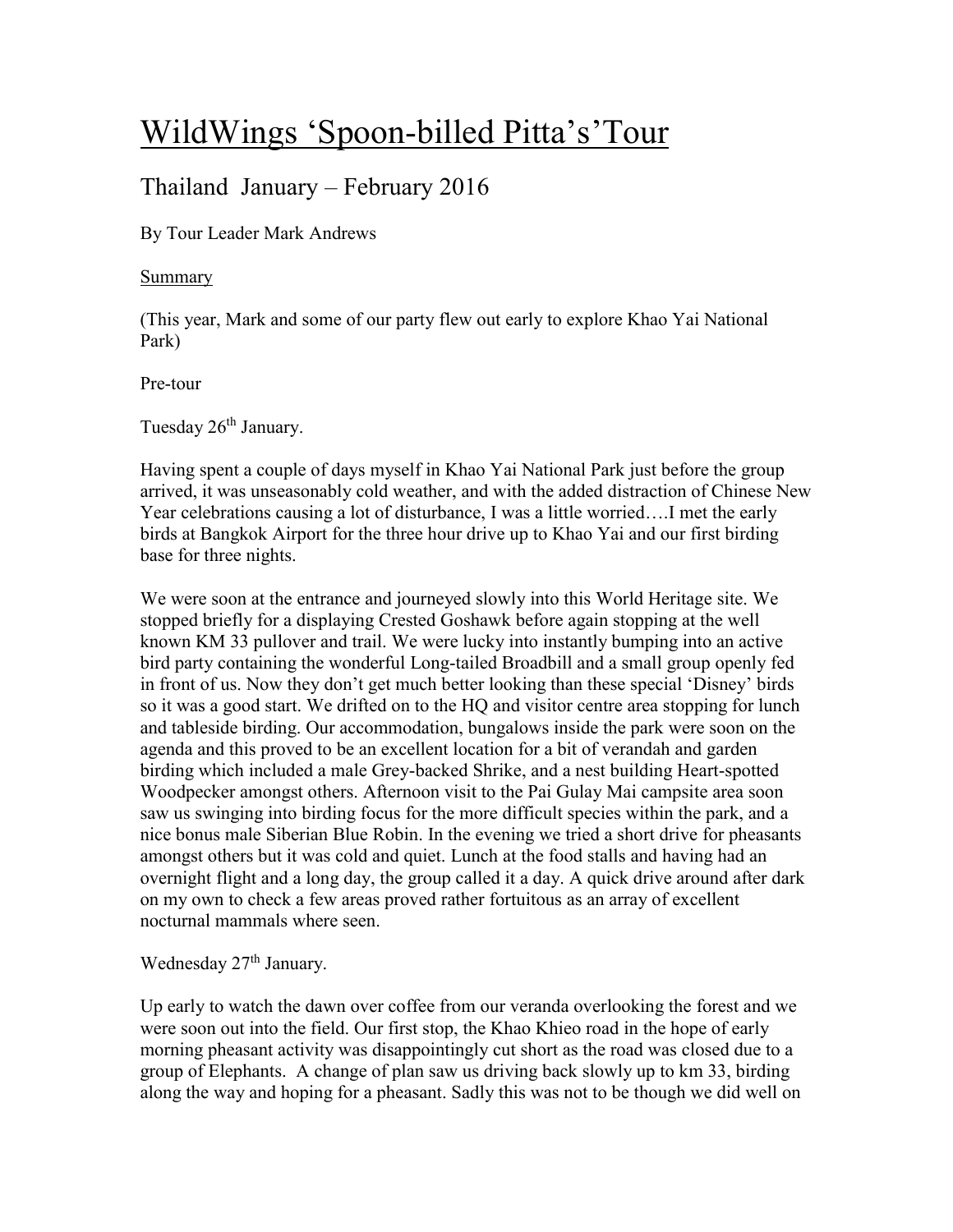the trail for a km or so seeing some really nice birds despite, due to the un-seasonal weather it being a tad quieter than usual. A Siamese Fireback 'drummed' tantalisingly close and led us a merry dance for a while before we gave up with trying to see this bird. After lunch at the HQ area restaurant stalls, of course with distractions, birds drawn to the stream and food area, we journeyed back across the park. Afternoon was spent around the Pai Ma Gulay campsite area and waterfall forest trail. A calling Blue Pitta refused to show itself although we gained a few smart birds including various thrushes, Eyebrowed, Blue Whistling and Orange-headed Ground. After dinner from the campsite kitchens we drove back toward Khao Khieo for the last hour of light and our continued search for pheasants. Traffic however dictated that this was going to be a quiet period for birds but as darkness increased, the nightshift took over. Driving around slowly looking for mammals we found an astonishing nine individual Malayan Porcupine!

# Thursday 28<sup>th</sup> January.

Dawn saw us watching a pair of the astonishingly raptor –like Great-eared Nightjars hawking around in front of our bungalows. First light and back along the Khao Khieo Road waiting for pheasants to cross. Despite hearing a group of Fireback, they chose not to venture across. Of course birding this forest edge has its bonuses and we soon enjoyed our first Velvet-fronted Nuthatch, Two-barred Warbler amongst others. Breakfast at the HQ area and back up to the trail at km 33. Once again we could hear Siamese Fireback and although I saw the odd one, they were evading the team on the whole. After lunch and a quick coffee stop, as we'd discovered a proper coffee vendor, we found ourselves back at Pai Ma Gulay and seated on various logs. A Blue Pitta calling finally responded and came towards and around us. He really wasn't going to play ball for too long though, sneaking in, having a quick look from behind some low logs and vanishing the instant there was movement. Despite being entertained by the ever present Orange-headed Ground Thrush, Abbott's Babbler, Hainan Blue Flycatcher and White-rumped Shama he refused to show himself again. Dinner at the campsite and before we knew it, it was dark. A slow drive around failed to produce any real mammal interest so we decided to drive up towards km 33. This proved to be an excellent move as just after the layby we saw a Binturong run along the road and into the forest. Also known as Bearcat, this huge civet is a very good mammal to see. We had noticed a roadside fruiting fig tree that was attracting lots of avian attention, especially hornbills and barbets so we had a short stop to see if there was any nocturnal mammal activity. Another Binturong peering down from a horizontal branch was a fitting end to a good day.

# Friday 29<sup>th</sup> January.

Dawn saw us back up to km33 and another attempt at Siamese Fireback. Despite a bit of teasing from the birds, we finally cracked it. A male Siamese Fireback walked out in front of us and started to display, that mechanical sound created by the whirring wings, superb! Whilst creeping around the trail and stopping to listen, an Eared Pitta literally landed on a mound and hopped off over the edge to feed alongside an Orange-headed Ground Thrush. Further along the trail we bumped into an array of rather smart looking birds from trogon's to woodpeckers, warbler's and flycatchers. A bounding Coral-billed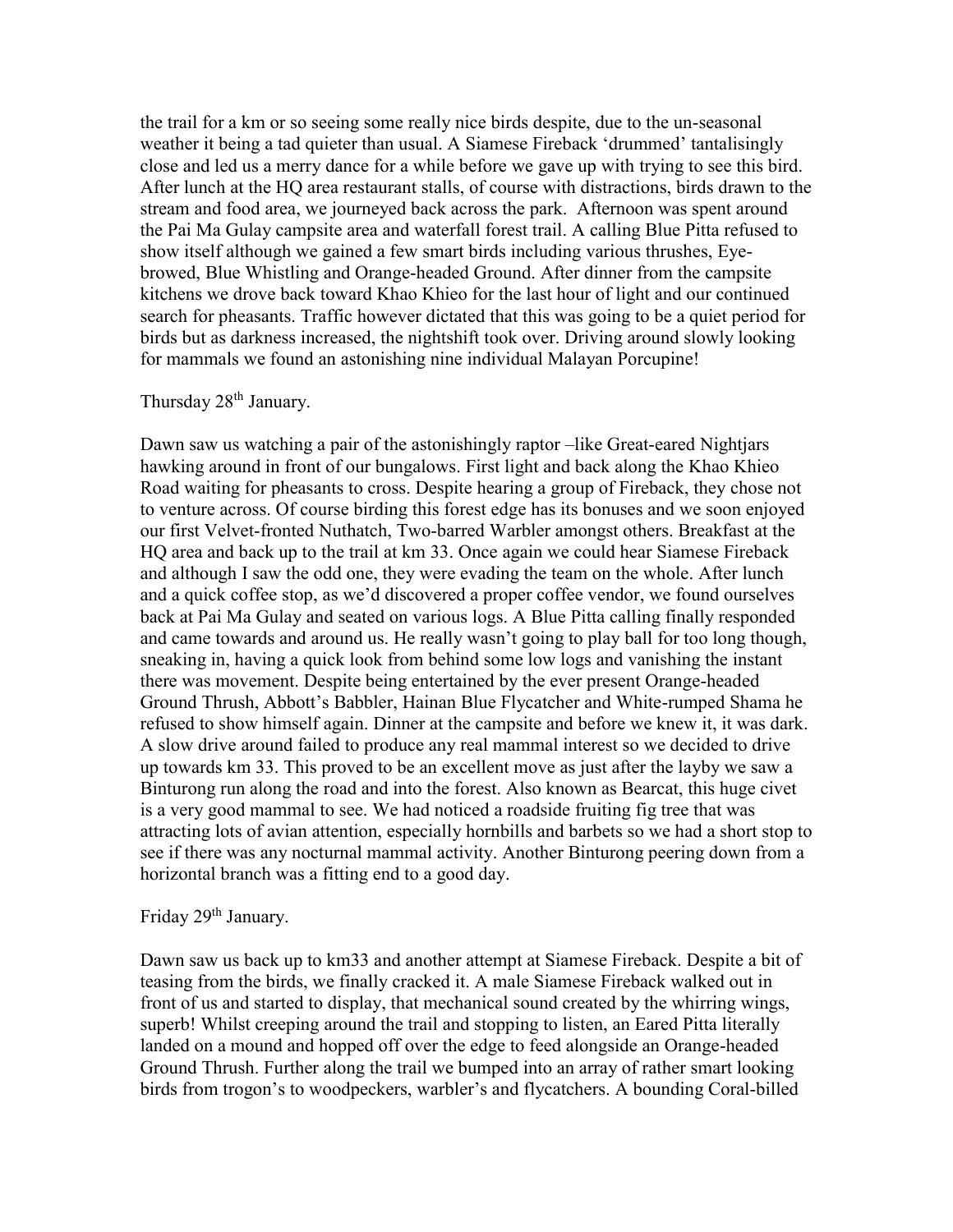Ground Cuckoo, did just that, continuing to disappear into the forest and was sadly only seen from the front. After a quick late breakfast, bungalow handover and we were back at Pai Ma Gulay for a final try on the elusive Blue. Although he called a few times, he continued on his way along the stream side, it was just too dense to enter or see him. It was sadly time to leave though we had left enough for a just in case moment. A stop at the fruiting fig, adorned in Great and Pied Hornbills, Barbets and Green Pigeons was a fitting end to a great time in this beautiful forest. The drive back to Bangkok was largely uneventful though rush hour slowed things down a little! However I'm sure the choice of a much wider range of food in the hotel restaurant and especially the beer was greatly appreciated.

#### Main Tour

# Saturday 30<sup>th</sup> January.

An early breakfast was planned but this seemed a bridge too far as a coachload of outgoing hungry tourists swamped the buffet. Undeterred and packed, we awaited the arrival of the remainder of the group to arrive from the airport having just flown in. It didn't take long before we were on our way once again, this time heading down to the saltpans on the Gulf of Thailand and the lure of special shorebirds. After a brief coffee stop to allow the new members time to get ready, We arrived at Pak Thale just as the heat was beginning to rise and began to search through the nearest waders just in case. Having checked those out we moved up to the main bund to search through the mass of waders roosting on the large abandoned pan. Almost immediately, in amongst a few Great Knot and Grey Plover, settled close to the bank, a lone Nordmann's Greenshank jostled for a spot. I couldn't quite believe our luck as they're not often at Pak Thale, preferring the Laem Pak Bia end more, and not often this close. Whilst the group scoped the Nordmann's, a quick scope around the edge of the water produced the star bird, a Spoonbilled Sandpiper diligently feeding close to the corner. Smiles all round, two of the most desired of rare waders could be observed and studied at leisure. Of course as we watched the wader list slowly crept up, Pak Thale is shorebird central after all. Arjan Dwarshuis, a Dutchman on a Global Big Year record attempt, wandered along the bund so we were happy to share these two much sought after ticks. Time for lunch, we drove along the coast checking a few more pools before depositing ourselves in a lovely open air beachside restaurant, and enjoyed wonderful food, a celebratory beer and the gentle breeze. After checking into our nearby accommodation, a quick breather before we embarked again for a boat trip out through the mangroves and a visit to Laem Pak Bia sandspit. Almost immediately we saw the first of four Chinese Egret, literally before we'd moved fifty yards! The mangroves were relatively quiet and we were soon approaching the sandbar, some Great Black-headed Gull's caught our attention, alongside Great Crested Terns and a Heuglin's Gull. Once beached it didn't take us long to find the target birds with some very smart Malaysian Plovers first, followed by several distinctive White-faced Plover quickly in the scopes. An hour enjoying the comings and goings on the sandbar, a return by boat and we had just enough time to check nearby pools before returning to our hotel.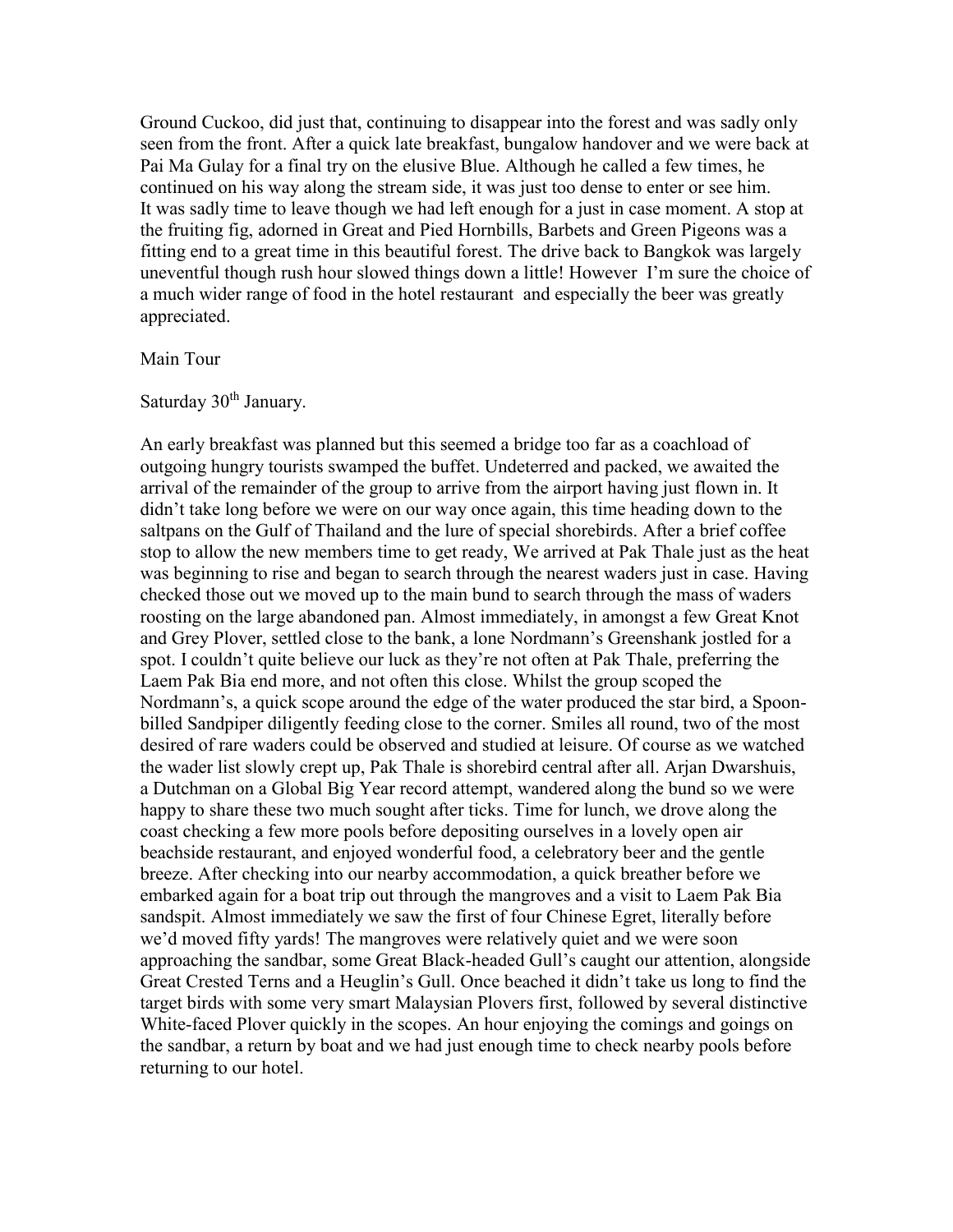Sunday 31<sup>st</sup> January.

After an early breakfast, we drove back up the coast to the Pak Thale Saltpans and in wonderful early morning light, began once again to search the pans. Hoping for a closer Spoon-billed Sandpiper, even though yesterdays wasn't bad, we made our way up to the main bund. We did find Spoonies rather quickly, in fact during the morning, at least five birds fed around the edges alongside thousands of other shorebirds. Two of those Spoonbilled Sandpipers were flagged but unfortunately, the distance although not that great meant we couldn't read the numbers/letters clearly. A group of Painted Storks came in, landing in an adjacent pool and amongst those, two Milky Stork, a bonus indeed. We tried hard to locate Asian Dowitcher but despite scrutinising everything , we unfortunately failed, there were certainly none in this area. The large gathering of Curlew also failed to produce a Far Eastern but despite this, we had an excellent morning shorebirding. After lunch we visited a grassland area behind a temple in search of larks mainly, but also in the hope of an early pratincole. The nearby dyke held Yellow Bittern which was nice but generally, the area was just too dry. A quick drive around the nearby paddyfields and then onto the Kings Project at Laem Pak Bia for a late afternoon/early evening session gained us more birds, especially at roost and as darkness fell, a couple of Indian Nightjar. We retired back to the hotel, tired but having had another good day on the pans.

#### Monday 1<sup>st</sup> February.

Up very early for the hours drive to Kaeng Krachan National Park and the promise of some good forest birding. We arrived at the gate in time to be the first into the park and thankfully it was quiet in terms of general visitors anyway. Today we concentrated on the mid-level forest, particularly around the streams. A fruiting fig tree provided us with wonderful views of an astonishing fifteen Rusty-cheeked Hornbill and several Great Hornbill, amongst other frugivores. Orange-breasted Trogon entertained us whilst we listened out for pittas. Banded Broadbill finally showed themselves after a little bit of teasing. Lunch by the streams allowed us to continue to watch and eat at the same time. A wonderful group of avian Pterodactyl in the form of the smart looking Great Slaty Woodpecker called incessantly and displayed from a nearby tree. A pair of Red-bearded Bee-eater added a touch of glamour. We continued to explore the area, adding more species and just enjoying the sights and sounds of this stunning forest. Butterflies at mineral licks, primates a plenty in the canopy including the wonderfully evocative calling Gibbons. An annoyingly close calling White-fronted Scops Owl could not be located so we made our way down to camp to check the surrounds there before slowly descending out of the park. A stop at the waterhole provided those that hadn't seen them previously, a fly over by three hawking Great-eared Nightjar. After another great day, we drove to our accommodation, the very scenically placed and bird friendly Ban Maka Lodge.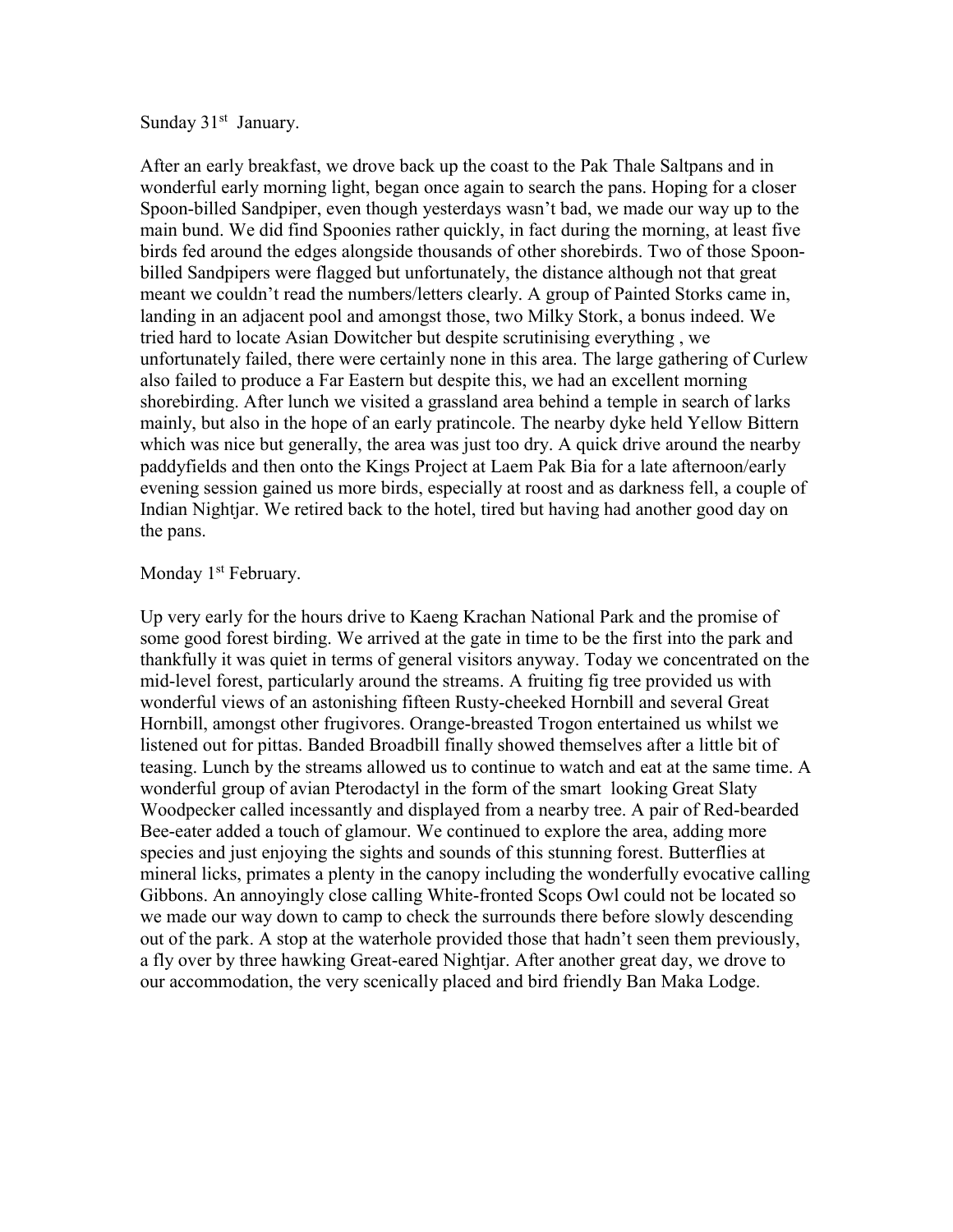Tuesday 2nd February.

Another early start and back into Kaeng Krachan, this time heading up for the higher forest and the scenic views at Panoen Tung. As we drove slowly into the park, some eyeshine out to the right, in the grassland, materialised into a Leopard, a black one too! Sadly it was on the move and only myself and John saw it before it slunk away into long grass. A little further on we discovered, with some sadness, a stunning Burmese Python that had just been clipped by a car. Though still alive, it didn't look to promising as we moved it to and off the side of the road. Driving up through the forest at this time of the morning invariably provides birds on the roads and amongst the numerous Junglefowl, a Grey Peacock crossed the road. A few brief stops before we had to continue up to the higher campsite. If you miss the timings here, it's easy to get stuck between the up and down periods but we arrived at the top camp just in time. Birding around the Panoen Tong camp is always different each time I visit. The views from up there towards the Myanmar border over the forest wilderness are stunning and offer a great opportunity to scan the skies and forest edge. Various barbets called but remained elusive, but as a nice veranda and coffee beckoned, with further views over the forest we gratefully accepted. Bird species soon fell, a Mountain Imperial Pigeon, a Streaked Spider-hunter, Vernal Hanging Parrot, a flock of Wreathed Hornbills. Distant Swifts were scoped, nearby mixed flocks were scrutinised, and still the barbets called. A walk around various trails produced a few more elusive birds, particularly flycatchers but not quite what we were after. Lunch with views is always great though can be a bit of a stop start affair when birders are involved, and it was. After lunch we descended slowly through the forest on foot through the best habitat for some of Kaeng Krachan's specialities. A Bamboo Woodpecker certainly gained admirers, a Black-throated Laughingthrush was rather skulky unlike the White-browed Scimitar Babbler. A few large birds of prey tantalised until we got to see them properly but we did end up with both Changeable and Mountain Hawk Eagle, Crested Serpent Eagle and Crested Goshawk displaying. Of course you can walk and walk in Kaeng Krachan, but time ticked away and we needed to go. The remaining drive down on open pickups saw us descending alongside groups of Chestnutheaded Bee-eaters amongst others coming in to roost. At the entrance gate, we finally nailed a perched Long-tailed Nightjar. Back to Ban Maka for dinner and a celebratory beer.

# Wednesday 3<sup>rd</sup> February.

Up early once again and packed ready to leave. The group were going south in the afternoon to join up with Yotin and I was going north, to the mountain forests around Chiang Mai. However, we had unfinished business in Kaeng Krachan. That elusive Blue Pitta was heard calling and so we decided to have another go. We dropped the team off around the streams to walk and bird whilst we set up a blind. Sadly it wasn't to be. The pitta did come close, and called a few times but could'nt be tempted out of the forest despite our patiently waiting quietly. Instead we had to make do with a Chinese Blue Flycatcher, a Siberian Blue Robin and a White-rumped Shama, lots of blue, just not the right one! An early lunch in the forest and we left the park visiting a blind at a waterhole for an hour, just in case. A group of Bar-backed Partridge was welcome, as were both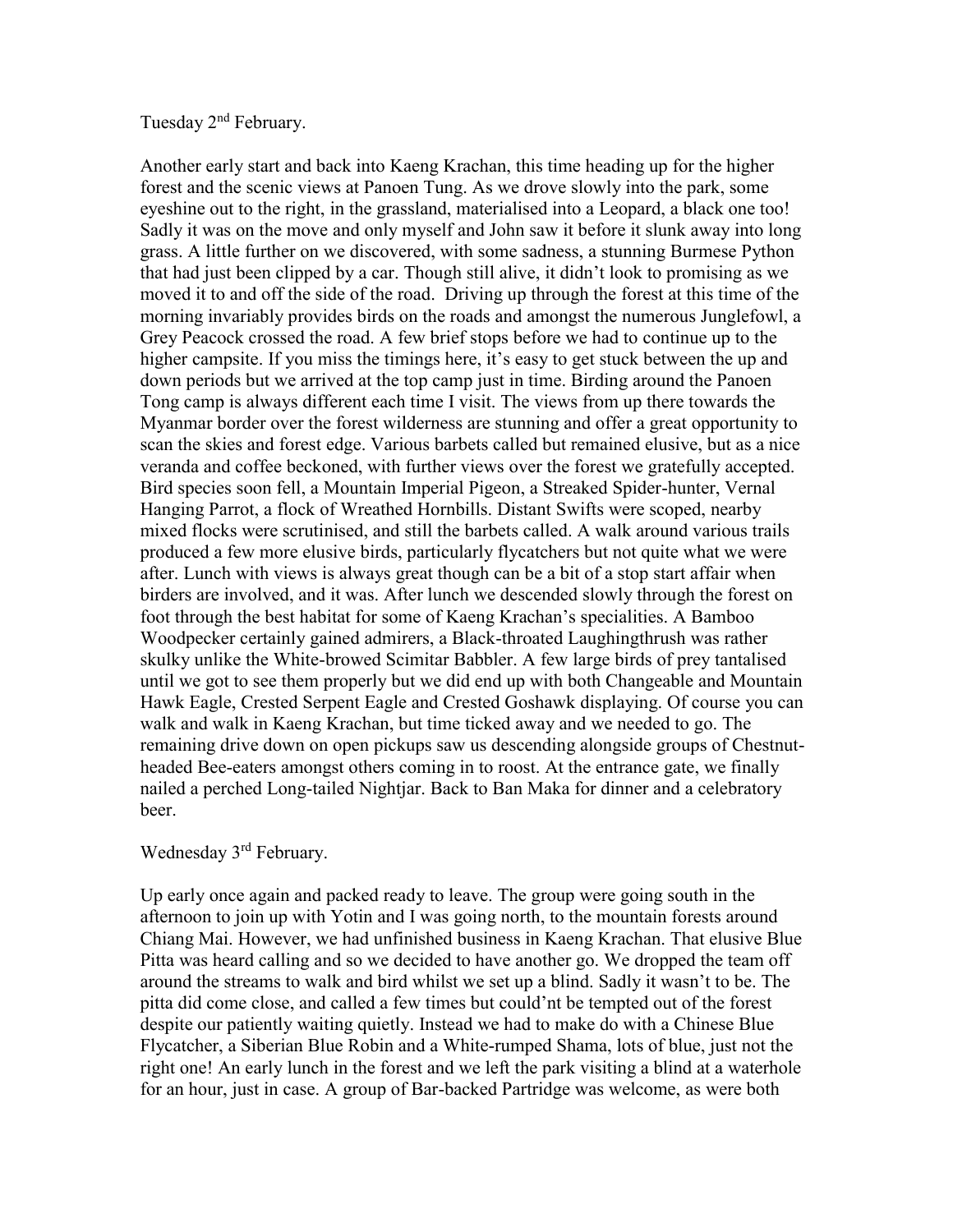Greater and Lesser-necklaced Laughingthrush. Early afternoon and the journey back to Bangkok airport was uneventful, well we might have snoozed a little. The team flew south to Krabi for the next stage of the tour with Yotin.

Southern Extension

Thursday 4<sup>th</sup> February. Drive to Satun Province, Birding Wan Tai Nan Waterfall area with Rail Babbler the star bird and then onto Ban Thung Rin Mangroves.

Friday 5<sup>th</sup> February. Birding in Khao Nor Chuchi from 06.30 until 12.30 hours and then a long drive down to Krung Ching for an evenings birding.

Saturday 6<sup>th</sup> February. Krung Ching Waterfall Visitor Centre and Trails

Sunday 7<sup>th</sup> February. Krabi Mangroves including a boat trip up through the mangroves and out into the bay followed by birding Krabi parklands, Krabi Airport and onto Bangkok.

#### **www.wildwings.co.uk**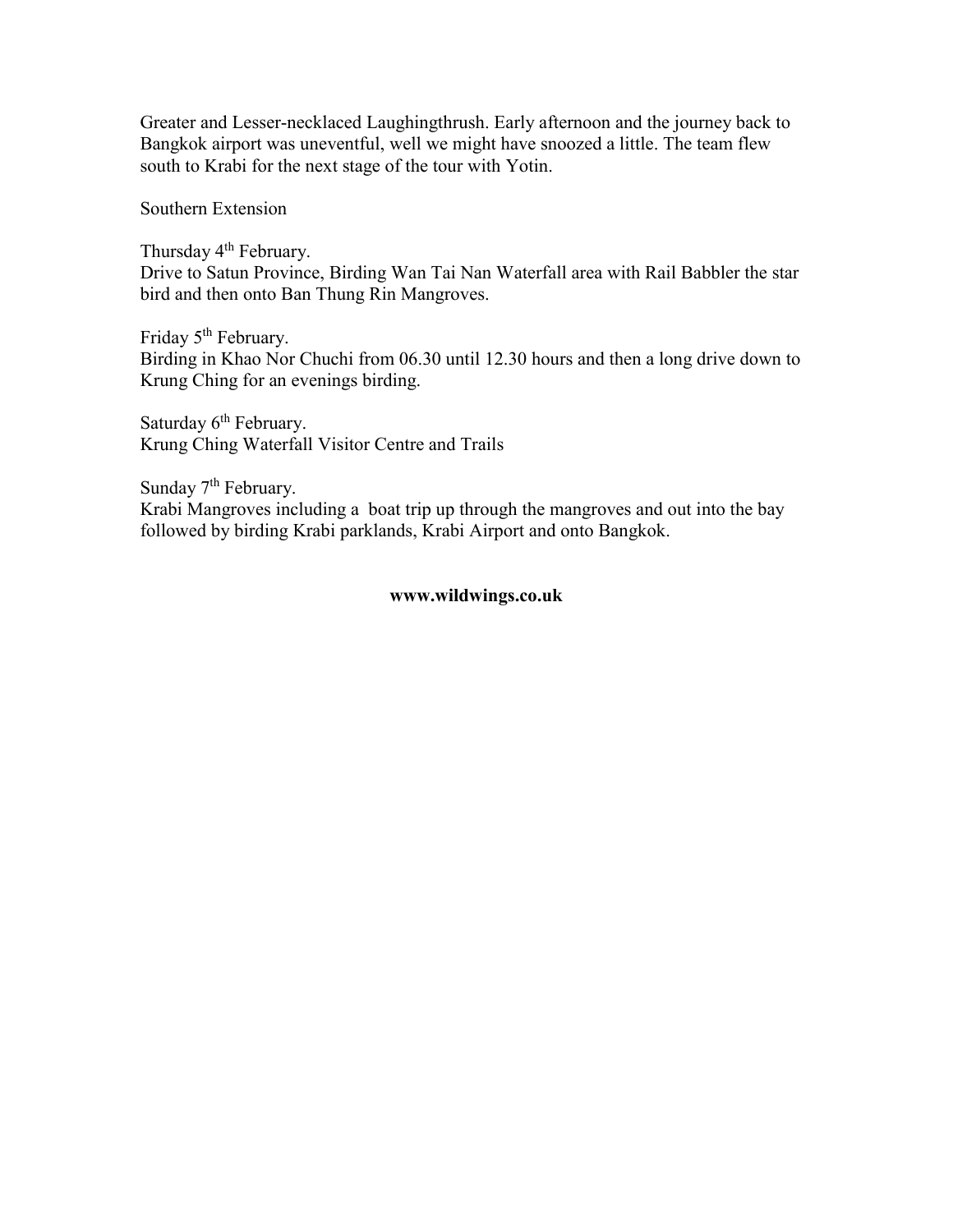**WildWings Spoon-billed Pitta's Thailand Tour January 26th – February 7th 2016**

**Species Checklist.**

**Locations Khao Yai – KY Pak Thale Saltpans/Laem Pak Bia – PT/LPB Kaeng Krachan - KK Wan Tai NanWaterfall – W Ban Thung Rin Mangroves – B Khao Nor Chuchi – KNC Krunching – KW Krabi - K**

# **BIRDS**

**Bar-backed Hill Partridge** *Arborophila brunneopectus* – 1 Khao Yai 27. 01.16 and 6 Kaeng Krachan 02.02.16 **Red Junglefowl** *Gallus gallus* – Encountered regularly at both KY and KK. **Kalij Pheasant** *Lophura leucomelanos* - Kaeng Krachan 02.02.16 **Siamese Fireback** *Lophura diardii* – At least 7 heard or seen between 27 & 29.02 KY **Grey Peacock Pheasant** *Polyplectron bicalcaratum* – 2 Kaeng Krachan 02.02.16 **Lesser Whistling Duck** *Dendrocygna javanica* – 100 Ban laem district 31.01.16 **Common Shelduck** *Tadorna tadorna* – 2 Laem Pak Bia 31.01.16 **Grey-capped Pygmy Woodpecker** Dendrocopos canicapillus – 1 seen KNC on 05.02. **Rufous Piculet** *Sasia abnormis* – 1 seen KNC on 05.02 and 1 seen KW on 06.02 **Bamboo Woodpecker** *Gecinclus viridis* – Female, KK 02.02.16 **Buff-rumped Woodpecker** *Meiglyptes tristis* – 2 seen W on 04.02 **Black-and-buff Woodpecker** *Meiglyptes jugularis* – A pair Khao Yai 29.01.16 and 1 Kaeng Krachan 01.02.16 **Heart-spotted Woodpecker** *Hemicircus canente* – One Khao Yai on 26.01.16, 2 Kaeng Krachan 01.02.16 and 1 Kaeng Krachan 02.02.16 **Grey and Buff Woodpecker** *H. concretus* – 1 seen W on 04.02 **Greater Yellownape** *Picus flavinucha* – Regularly observed at both KY and KK **Crimson-winged Woodpecker** *Picus puniceus* – Heard KK 01.02 and seen KK 02.02. **Laced Woodpecker** *Picus vittatus* – One Khao Yai 27.01.16. **Streak-breasted Woodpecker** *P. viridanus* – 1 seen KW on 06.02. **Grey-headed Woodpecker** *Picus canus* – heard Kaeng Krachan 01.02.16. **Greater Flameback** *Chrysocolaptes lucidus* – Observed at both Khao Yai and Kaeng Krachan NP. **Rufous Woodpecker** *Celeus brachyurus* – Observed Kaeng Krachan 02.02.16. **Great Slaty Woodpecker** *Mulleripicus pulverulentus* – A group of six watched displaying Kaeng Krachan 01.02.16. **Great Barbet** *Megalaima virens* – Commonly heard at Kaeng Krachan 02.02.16 **Lineated Barbet** *M. lineata* – 1 seen in parkland K on 07.02.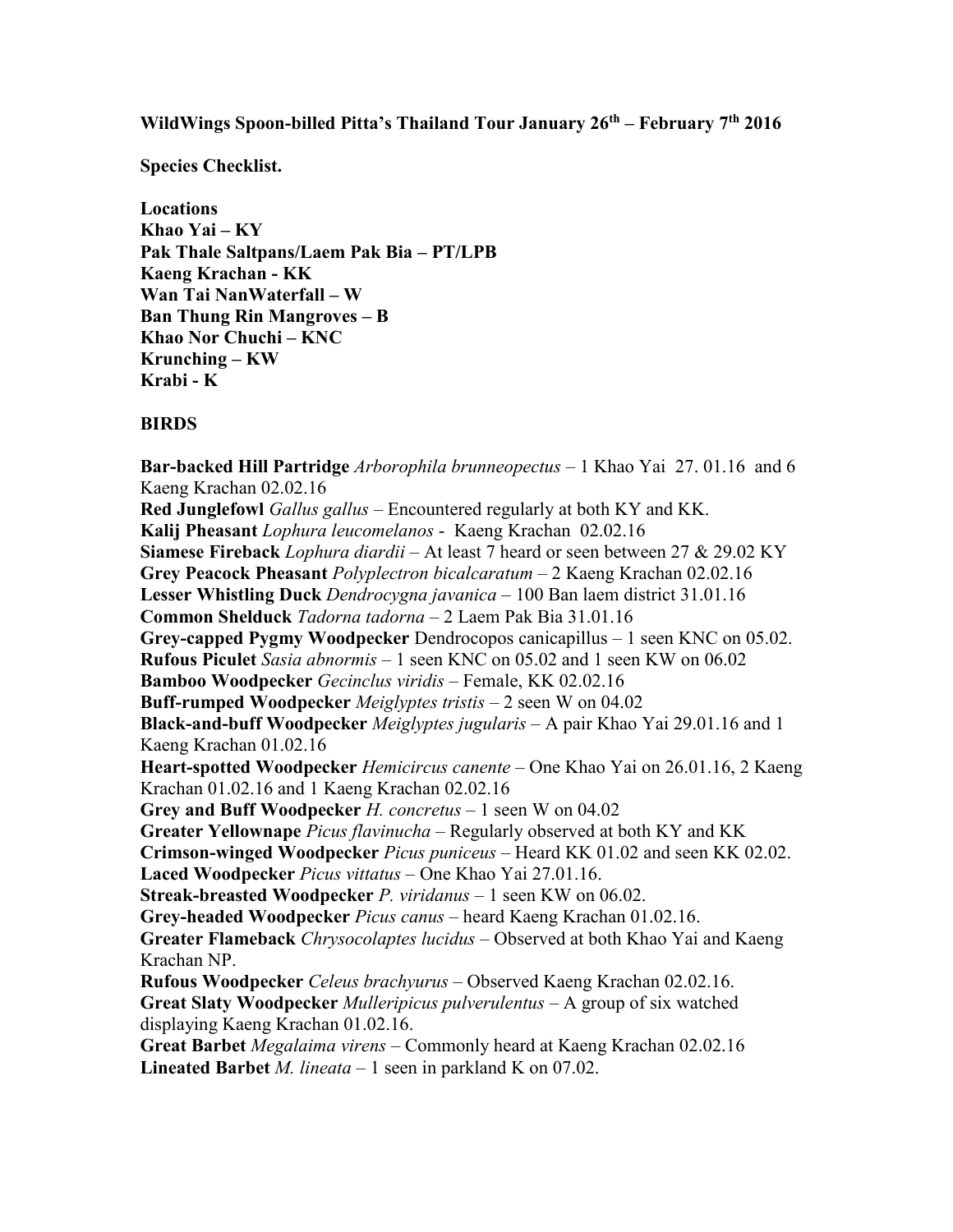**Green-eared Barbet** *M. faiostricta* – Regularly seen and heard at both KYNP and KKNP.

**Gold-whiskered Barbet** *M. chrysopogon* – pair seen KW on 06.02.

**Blue-throated Barbet** *M. asiatica* – Heard at Khao Yai, Observed at Kaeng Krachan NP. **Blue-eared Barbet** M. australis - Heard at Khao Yai, Observed at KKNP and W on 04.02

**Coppersmith Barbet** *M. haemacephala* – Heard Khao Yai 30.01. and 3 at K on 07.02. **Brown Barbet** *Calorhamphus fuliginosus* – 1 seenW on 04.02, 1 parkland K on 07.02. **Oriental Pied Hornbill** *Anthracoceros albirostris*.- Commonly heard and seen Khao Yai

and Kaeng Krachan NP.

**Great Hornbill** *Buceros bicornis* – 15 birds recorded at KY and KKNP with 6 at Kaeng Krachan on 02.02.16.

**Austen's Brown Hornbill** *Anorrhinus austeni* – Heard at Khao yai NP on 26.01.16 **Rusty-cheeked Hornbill** *A. tickelli*. – 15+ Kaeng Krachan 01.02.16 and 3 kaeng Krachan 02.02.16.

**Wreathed Hornbill** *Aceros undulates* – 1 KY 26.01.16, 1 KY 29.01.16, 2 KK 01.02.16 and 20+ KK 02.02.16. 3 over mangroves at K on 07.02

**Orange-breasted Trogon** *Harpactes oreskios*.- Heard and seen at both KYNP and KKNP.

**Red-headed Trogon** *H. erythrocephalus* – Heard and seen at KYNP and observed KK 02.02.16.

**Scarlet-rumped Trogon** *H. duvaucelii* - pair seen KW on 06.02

**Common Kingfisher** *Alcedo atthis* – Khao Yai 26.01.16 and LPB 31.01.16 **Brown-winged Kingfisher** *Halcyon amauroptera* – Several K mangroves on 07.02 **White-throated Kingfisher** *Halcyon smynensis* – Observed at KYNP, LPB.KNC and K **Black-capped Kingfisher** *H.pileata* – Observed at Pak Thale/LPB and KKNP and KW **Banded Kingfisher** *Lacedo pulchella* – 1 male W on 04.02, female KW on 06.02. **Collared Kingfisher** *Todirhamphus chloris* – Frequently encountered around Pak Thale/LPB.

**Rufous-collared Kingfisher** *Actenoides concretus* – 1 male at W on 04.02. **Red-bearded Bee-eater** *Nyctyornis amictus* – A pair, Kaeng Krachan 01.02.16 **Blue-bearded Bee-eater** *N. athertoni* – A pair KYNP 28/29/01/16 and heard KKNP 01.02.16, seen 02.02.16.

**Green Bee-eater** *Merops orientalis* – Observed well Pak Thale/LPB area.

**Blue-tailed Bee-eater** *M. phillipinus* – 200+ came to roost at LPB on 31.01.16, singles elsewhere.

**Chestnut-headed Bee-eater** *M. leschenaulti* – Observed in both KYNP and KKNP. **Moustached hawk Cuckoo** *Hierococcyx vegans* – 1 seen KNC on 05.02

**Greater Coucal** *Centropus sinensis* – Singles LPB, KK

**Oriental Cuckoo** *Cuculus saturatus* – Singles at Khao Yai NP 27/28.01.16

**Banded Bay Cuckoo** *Cacomantis sonnerati* – 3 seen on W on 04.02

**Plaintive Cuckoo** *C. merulinus* – 2 seen W on 04.02

**Violet Cuckoo** *Chrysococcyx xanthorhyncus* – 2 seen W on 04.02

**Drongo Cuckoo** *Surniculus lugubris* – 1 seen on KW on 06.02

**Asian Koel** *Eudynamys scolopacea* – Regularly heard and a few seen Pak Thale/LPB area.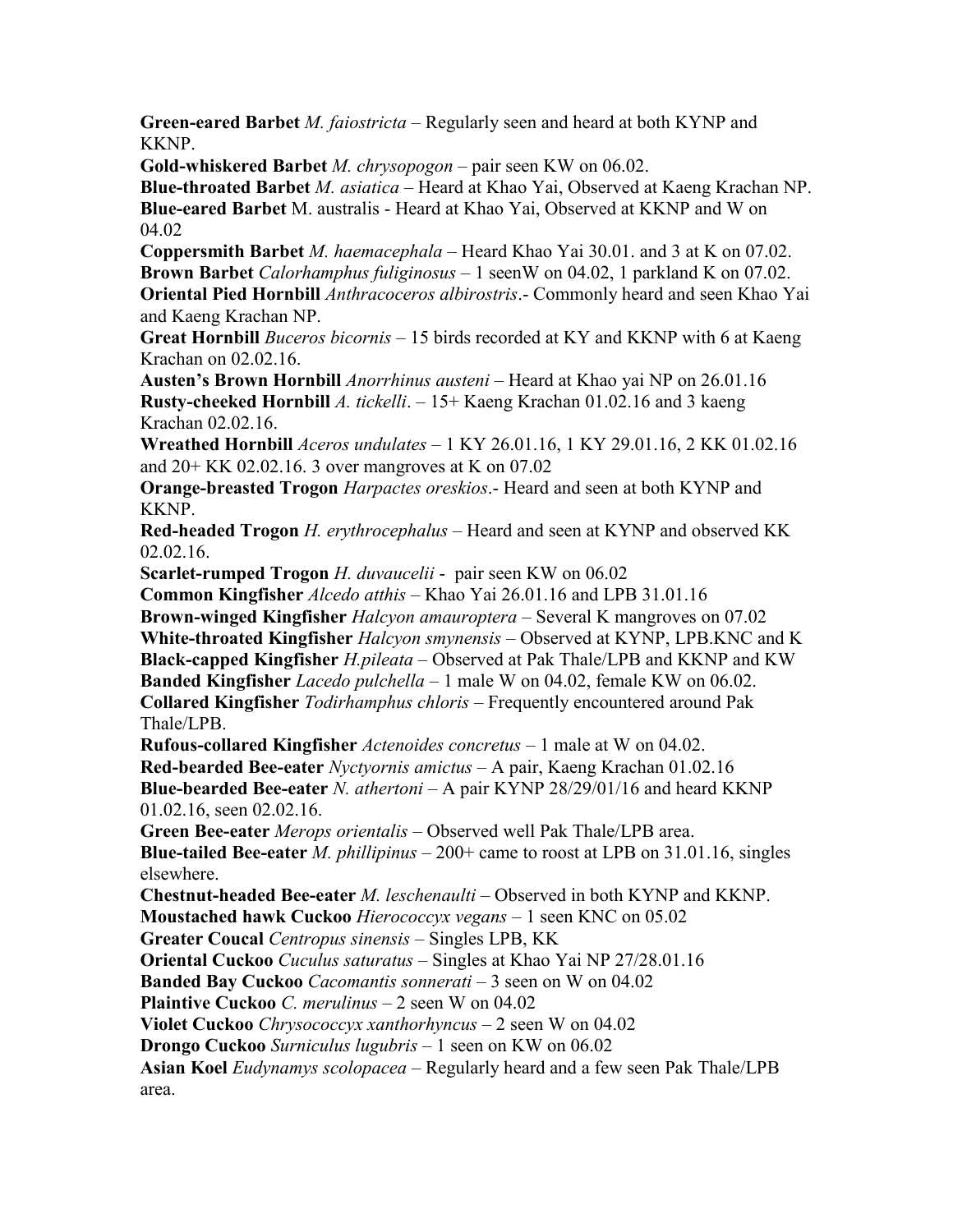**Raffle's Malkoha** – *P. chlorophaeus* – pair seen W on 04.02.

**Red-billed Malkoha** *P. javanicus* – 1 seen W on 04.02

**Chestnut-bellied Malkoha** – *Phaenicophaeus sumatranus* – One KYNP 28.01.16

**Green-billed Malkoha** – *P. tristis* – Singles at KYNP on 26/28/29. 01.16

**Coral-billed Ground Cuckoo** *Carpococcyx renauldi* – One briefly Khao Yai NP 29.01.16

**Indian Roller** *Coracias benghalensis* – Singles on roadside wires LPB area 30/31.01.16. **Dollarbird** *Eurystomus orientalis* – Three, Kaeng Krachan 01.02., 1 Mangroves K on 07.02.

**Vernal Hanging Parrot** *Loriculus vernalis* – Several, Kaeng Krachan 02.02 and 1 KNC on 05.02

**Blue-crowned Hanging Parrot** *L. galgulus* – 1 W on 04.02

**Blossom-headed Parakeet** - Three, Khao Yai NP, 26.01.16.

**Himalayan Swiftlet** *Collocalia brevirostris* – A few, Kaeng Krachan NP on 02.02.16 **Germain's Swiftlet** *Collocalia germani* – Around Bangkok 26.01.16, Common Pak

Thale/LPB area and Kaeng Krachan 01/02.02 , common in South.

**Silver-rumped Needletail** *Rhaphidura leucopygialis* – several W on 04.02 **Asian Palm Swift** *Cypsirius balasiensis* – Commonly observed at Khao Yai NP and Kaeng Krachan 02.02.16.

**Brown-backed Needletail** *Hirundapus giganteus* – One flock of 300+ birds at W on 04.02 and also seen KNC on 06.02.

**Grey-rumped Treeswift** *Hemiprocne longipennis* – at least 3 seen W on 04.02 and several KNC on 05.02

**House Swift** *Apus nipalensis* – Bangkok & Khao Yai 26.01.16 and LPB area 30/31.01.16.

**Collared Scops Owl** *Ottus lettia* – heard KNC on 04.02 and one seen KW on 05.02 **White-fronted Scops Owl** *Otus sagittatus* – Heard Kaeng Krachan 01.02.16

**Asian Barred Owlet** *Glaucidium cuculoides* – Observed at Khao Yai 28&29.01.16 and Kaeng Krachan 01.02.16

**Spot-bellied Eagle Owl** *Bubo nipalensis* – One calling, Khao Yai 27.01.16

**Barred Eagle Owl** *B. sumatranus* – One adult and juvenile at KNC on 05.02

**Buffy Fish Owl** *Ketupa ketupa* – one seen KW on 05.02

**Spotted Wood Owl** *Strix seloputo* – one seen mangroves at K on 07.02

**Brown Wood Owl** *S.leptogrammica –* one heard KNC on 04.02 and one seen 05.02

**Blyth's Frogmouth** *Batrachostomus affinis* – pair seen KW on 05.02 and single at KW on 06.02.

**Great-eared Nightjar** *Eurostopodus macrotis* – Two Khao yai NP 28.01.16 and 3 Kaeng Krachan NP 02.02.16

**Large-tailed Nightjar** *Caprimulgus macrurus* – Recorded at KYNP and KKNP

**Indian Nightjar** *C. asiaticus* – Two, Kings Project LPB 31.01.16

**Grey Nightjar** *C. indicus* – 2 KW on 05.02

**Rock (feral) Pigeon** *Columba livia* – Throughout.

**Mountain Imperial Pigeon** *Ducula badia*– Three Kaeng Krachan 02.02.16

**Spotted Dove** *Streptopelia chinensis* – Regularly recorded.

**Red Collared Dove** *S. tranquebarica* – Commonly recorded outside of the forest belt.

**Peaceful (Zebra) Dove** *Geopelia striata* – As above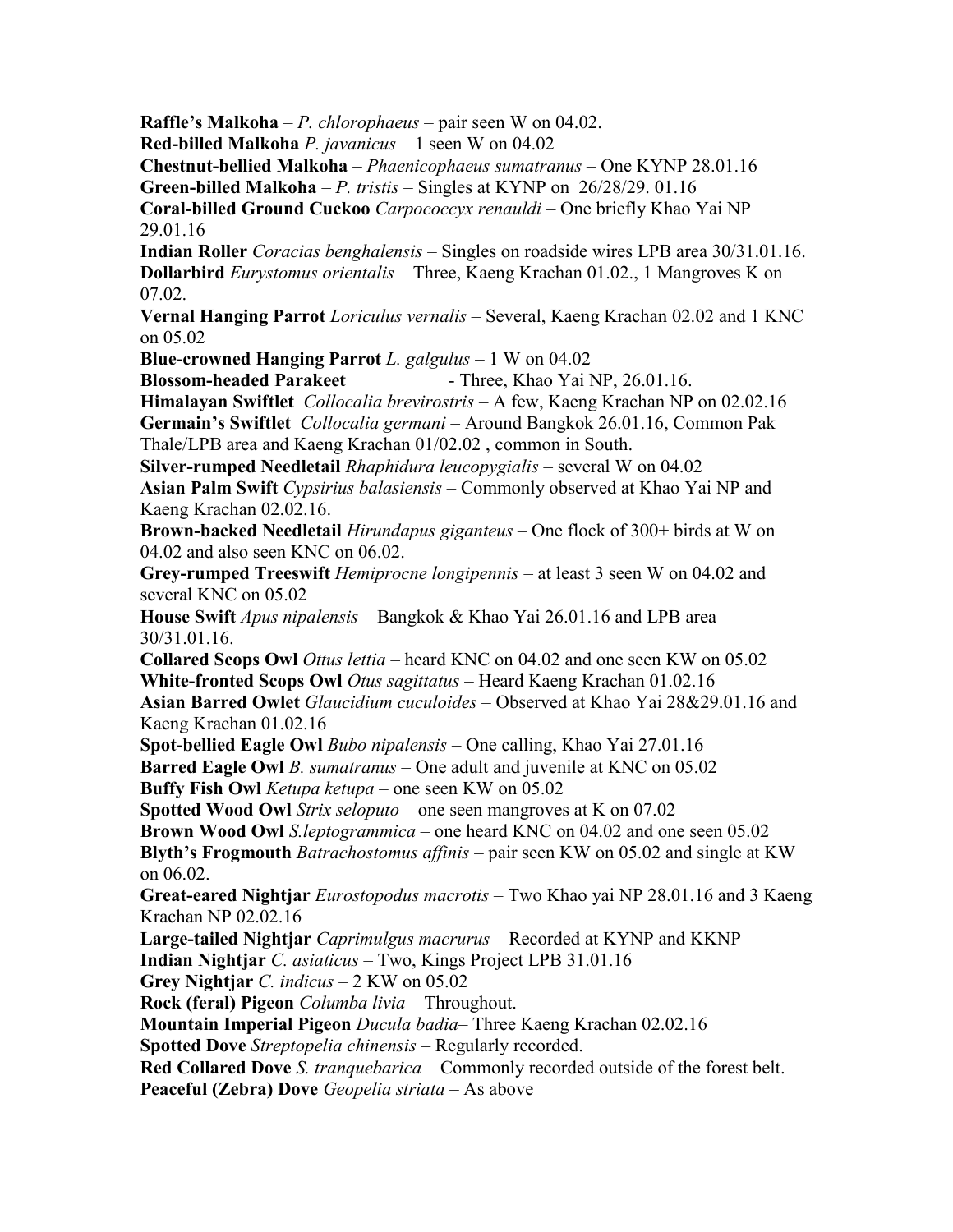**Thick-billed Green Pigeon** *Treron curvirostra* – Observed at KK 29.01. also at W on 04.02 and KW on 06.02 **Wedge-tailed Green Pigeon** *T. spenura* - Observed at KY, KK and KW **Emerald Dove** *Chalcophaps indica* – Observed at both KY, KK, KNC and KW **White-breasted Waterhen** *Amaurornis phoenicurus* – One near Bangkok, Several LPB. 1, K **Slaty-breasted Rail** *Gallirallus striatus* – One at LPB 31.01.16 **Ruddy-breasted Crake** *Porzana fusca* – Several Pak Thale/LPB 30.01.16 **Pintail Snipe** *Gallinago stenura* –A handful observed in Kings Project, LPB/PT. **Common Snipe** *Gallinago gallinago* –Two observed in the Kings Project LPB/PT. **Black-tailed Godwit** *Limosa limosa* – Observed daily LPB/PT. **Bar-tailed Godwit** *Limosa lapponica* – Observed both days PT/LPB. One at Krabi. **Whimbrel** *Numenius phaeopus* – Small numbers on the mud flats and at the roosts in the South and LPB/PT. Several at Krabi on 07.02.16 **Eurasian Curlew** *Numenius arquata* - Good numbers on the mud flats, 250+ at the roost at Pak Thale on 31/02. **Spotted Redshank** *Tringa erythropus* - Commonly seen, often in good numbers in select and favoured areas around LPB/PT. **Common Redshank** *Tringa totanus* – Small numbers observed close to Krabi Mangroves and around LPB/PT **Marsh Sandpiper** *Tringa stagnatilis* - Commonly seen often in very good numbers in group feeding frenzies on suitable pools around LPB/PT. **Common Greenshank** *Tringa nebularia* - Commonly seen. **Nordmann's Greenshank** *Tringa guttifer* - Good views were obtained with a single bird at Pak Thale saltpans and then a distant maximum count of around 30 birds together at LPB/PT on 31/01 and one Krabi Mangroves area. **Green sandpiper** Tringa ochropus – A few around LPB saltpans 30.01.16 **Wood Sandpiper** *Tringa glareola* - Commonly seen, especially around Laem Pak Bia pans. **Terek Sandpiper** *Xenus cinereus* – Over 100 at roost Krabi. **Common Sandpiper** *Actitis hypoleucos* - Small numbers throughout. **Ruddy Turnstone** *Arenaria interpres* – Small numbers on the Krabi mudflats and around Pak Thale Saltpans. **Great Knot** *Calidris tenuirostris* - At least 600 Laem Pak Bia area. **Red Knot** *Calidris canutus* – Singles intermixed with the

main roosting flocks at Laem Pak Bia./Pak Thale

**Ruff** *Philomachus pugnax* - Fifteen to twenty birds Laem Pak Bia

**Sanderling** *Calidris alba* - Small numbers around the saltpans and a good roost at the sandpit.

**Spoon-billed Sandpiper** *Eurynorhynchus pygmeus* - We obviously regularly visit these birds and had good albeit slightly distant views during the period. One on the 30.01.16 and then five birds together in the Pak Thale on 31.01.16, two of which were flagged individuals.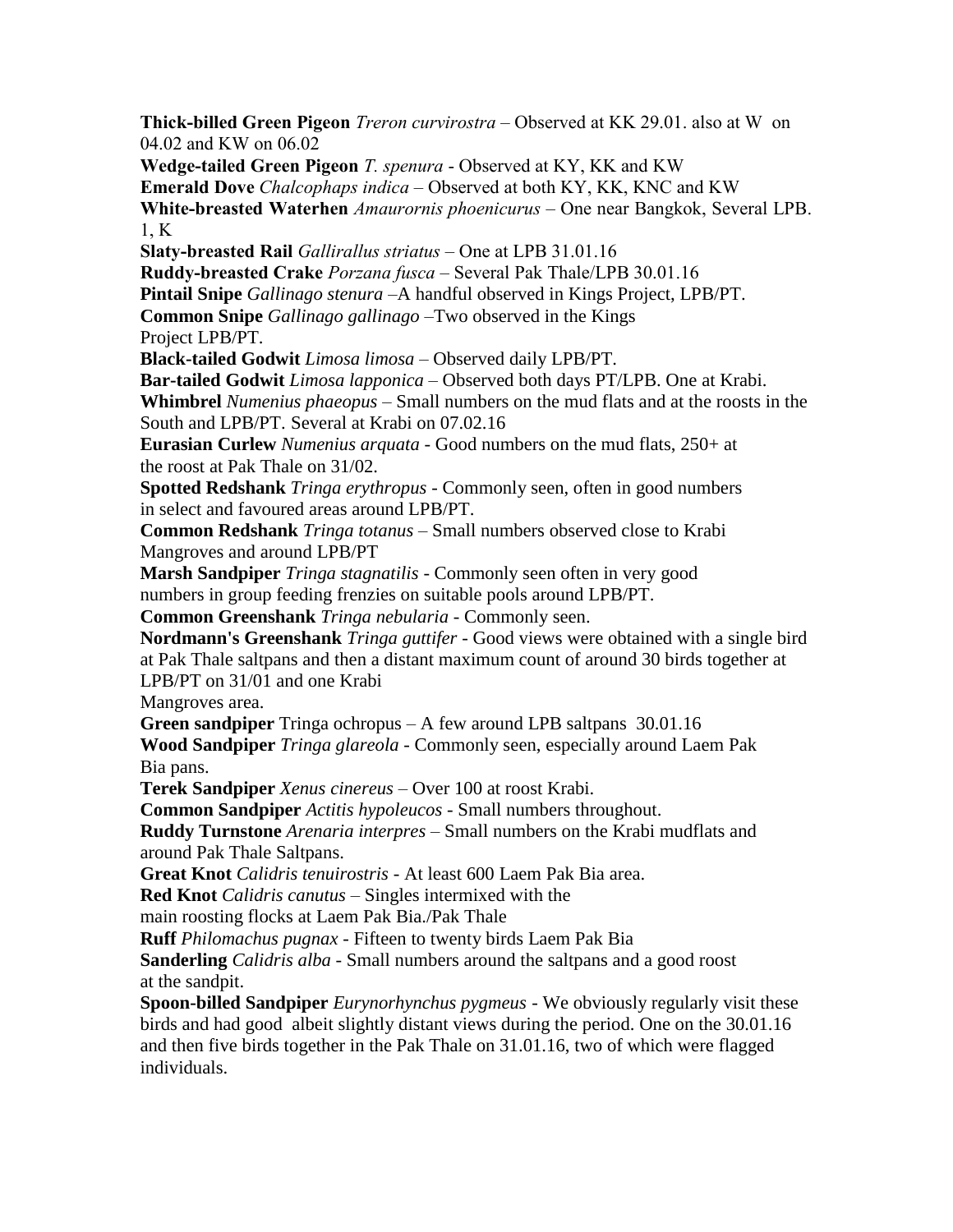**Red-necked Stint** *Calidris ruficollis* - Commonly seen with occasional large flocks LPB/PT.

**Temminck's Stint** Calidris temminckii – Small numbers around the Abandoned building LPB both days.

**Long-toed Stint** *Calidris subminuta* - Reasonably good numbers scattered around the drier areas of the LPB/PT saltpans..

**Curlew Sandpiper** *Calidris ferruginea* – Common and in good numbers LPB/PT **Broad-billed Sandpiper** *Limicola falcinellus* - Small groups throughout with some excellent views during the period LPB/PT

**Red-necked Phalarope** *Phalaropus lobatus* – At least 20 birds at Pak Thale throughout. **Black-winged Stilt** *Himantopus himantopus* - Common

**Pied Avocet** *Recurvirostra avosetta* - A group of 20 birds around Laem Pak Bia **Little Ringed Plover** *Charadrius dubius* - Small numbers throughout LPB/PT area.

**Kentish Plover** *Charadrius alexandrinus* - Common throughout.

**Swinhoe's Plover** *Charadrius dealbatus* - Excellent view of both

the male and females on the sandspit at Laem Pak Bia, four birds on 30/01.

**Malaysian Plover** *Charadrius peronii* –At least fifteen birds at Laem Pak Bia Sandspit, seen well on 30/01.

**Lesser Sand Plover** *Charadrius mongolus* – Good numbers, regularly seen often intermixed with their bigger cousins LPB/PT area.

**Greater Sand Plover** Charadrius leschenaultii - Good numbers, regularly seen often intermixed with their smaller cousins LPB/PT .

**Pacific Golden Plover** *Pluvialis fulva* - Again regularly recorded, often in good numbers in the drier areas LPB/PT area.

**Grey Plover** Pluvialis squatarola - Commonly recorded LPB/PT area Krabi.

**Red-wattled lapwing** *Vanellus indicus* - Observed daily LPB/PT area and KK on 02-03/02.

**Heuglin's Gull** *Larus heuglini* – Two Laem Pak Bia sandspit 30/01.

**Pallas's Gull** *Larus ichthyaetus* –Eight Laem Pak Bia sandspit 30/01.

**Brown-headed Gull** *Larus brunnicephalus* – The common gull in the LPB/PT area.

**Caspian Tern** *Sterna caspia* - Good numbers present this year LPB/PT.

**Lesser-crested Tern** *Sterna bengalensis* – Observed around Krabi Mangroves.

**Great-crested Tern** *Sterna bergii* –Around ten birds observed at the roost off the Sandspit Laem Pak Bia on 30/01.

**Common Tern** *Sterna hirundo* - Commonly seen LPB/PT area and at Krabi .

**Gull-billed Tern** *Sterna nilotica* - Commonly seen LPB/PT area and Krabi. **Little Tern** *Sterna albifrons* - Commonly seen LPB/PT area.

**Whiskered Tern** *Chlidonias hybridus* - Very common in the LPB/PT area.

**Oriental Honey Buzzard** *Pernis ptilorhynchus* – 1 in flight over KW on 06.02

**Black-eared Kite** *Milvus migrans lineatus* – Around eight birds between WKT and inland at Norng Blah Lai on 01/02.

**Brahminy Kite** *Haliastur Indus* - Observed daily in the LPB/PT area and singles at B and K.

**White-bellied Sea Eagle** Haliaeetus leucogaster – Pair with one juvenile Krabi on 07.02.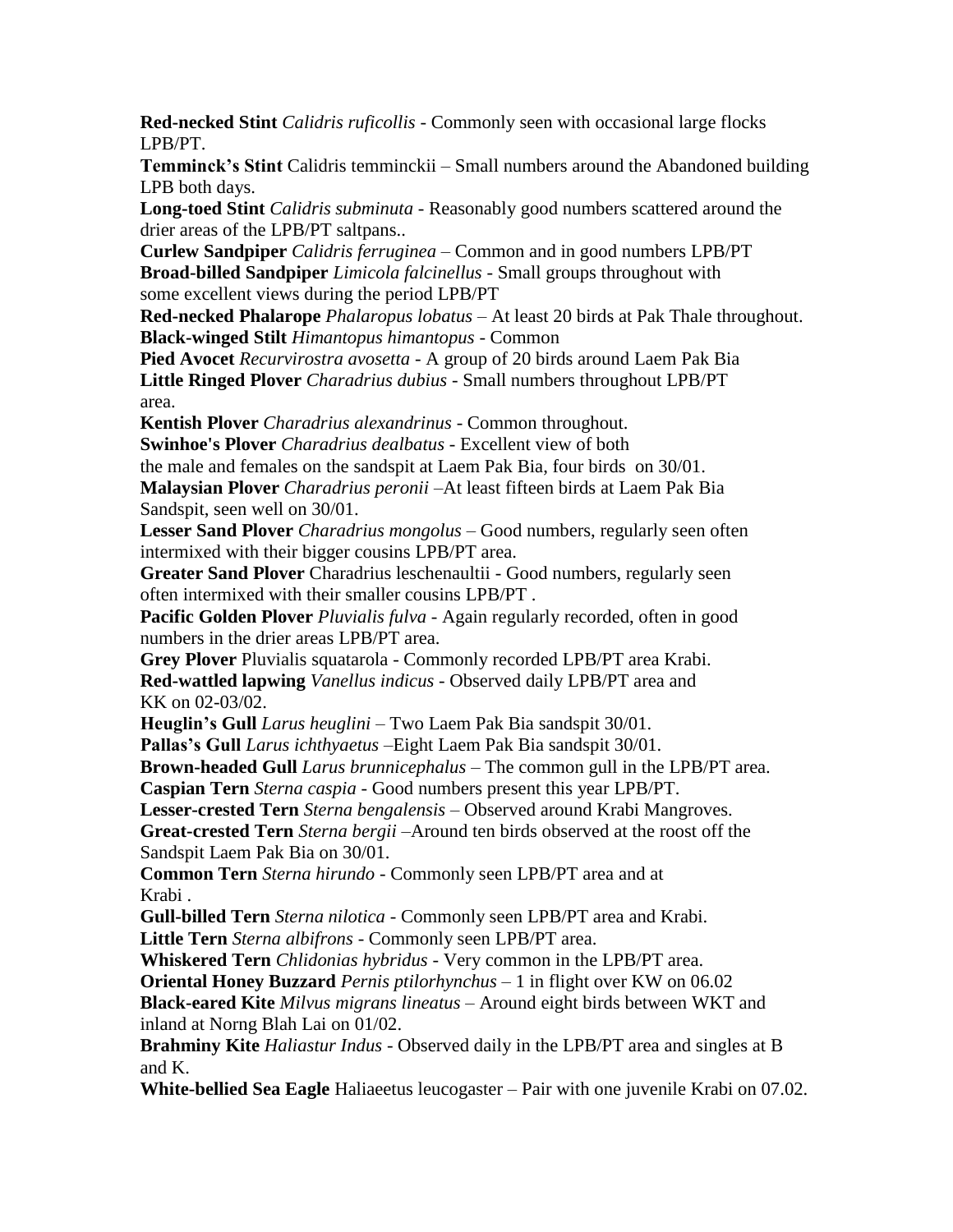**Osprey** Pandion haliaetus – One at LPB on 31.01 and one on coast at Krabi on 07.02 **Chinese Sparrowhawk** *Accipiter soloensis* – Male observed at KY on 27.01.

**Japanese Sparrowhawk** *Accipiter gularis* – One at Khao Yai on 26.01

**Crested Goshawk** *Accipiter trivirgatus* – Pair at KY on 26.01, pair KK on 01.02, 3 KK on 02.02 and one W on 04.02.

**Crested Serpent Eagle** *Spilornis cheela* – One at Khao Yai 29.01, 2 KK on 02.02

**Changeable Hawk Eagle** *Spizaetus cirrhatus –* 1 KK on 01.02 and 2 KK on 02.02.

**Mountain Hawk Eagle** *S. nipalensis –* one at KK on 02.02

**Blyth's's Hawk-eagle** *Spizaetus alboniger*– 3 over KW on 06.02.

**Indian Cormorant** *Phalacrocorax fuscicollis* - Observed most days in suitable habitat but always in much smaller numbers than the next species.

**Little Cor morant** *Phalacrocorax niger* - Commonly recorded

**Great Cormorant** *P. carbo –* 2 LPB sandspit on 31.01

**Eastern Great Egret** *Ardea alba modesta* - Regularly observed throughout the period.

**Eastern Cattle Egret** *Bulbulcus coromandus* - Commonly recorded in suitable Habitat

**Little Egret** *Egretta garzetta* - Common

**Chinese Egret** *Egretta eulophotes* –Four, Laem Pak Bia 31/01 and three Krabi on 07.02 **Pacific Reef Egret** *Egretta sacra* – Observed regularly over lunch in the LPB/PT area .

**Intermediate Egret** *Mesophoyx intermedia* – B on 04.02 and K on 07.02 **Grey Heron** *Ardea cinerea* - Observed daily.

**Purple Heron** *Ardea purpurea* – Four in the WKT area 01/02

**Chinese Pond Heron** *Ardeola bacchus* – Small number seen in KY and KK where the similarly winter plumaged Javan does not occur.

**Javan Pond Heron** *Ardeola speciosa* - Probably the commonest heron in the LPB/PT area.

**Black-crowned Night Heron** *Nycticorax nycticorax* – A few seen in the LPB/PT area.

**Little Heron** *Butorides striatus* – Small numbers recorded in the LPB/PT area and in the South

**Yellow Bittern** *Ixobrychus sinensis* – Several near WKT/NPL area 31.01

**Milky Stork** *Mycteria cinerea* **–** Two Pak Thale 31.01

**Painted Stork** *Mycteria leucocephala* – 25+ Pak Thale 31.01

**Asian Openbill** *Anastomus oscitans* - Many seen whilst driving from the

airport in Bangkok to Khao Yai and to the Gulf of Thailand

**Eared Pitta** *Pitta phayrei –* One briefly, Khao Yai 29.01

**Blue Pitta** *Pitta cyanea* – A male calling and seen briefly at Khao Yai on 28.01, heard

also on 26.01 and 28.01 One calling at Kaeng Krachan on 02/02 would not show.

**Blue-winged Pitta** *Pitta moluccensis* – One heard and seen briefly at K on 07.02

**Mangrove Pitta** *P. megarhyncha* – At least 4 seen and 4 others heard at K on 07.02.

**Black-and-Red Broadbill** *Cymbirhynchus macrorhynchos* –Heard at KK on 02.02.

**Silver-breasted Broadbill** *Serilophus lunatus* **–** Heard at KY on 28.01 and one seen KK on 01.02..

**Banded Broadbill** *Eurylaimus javanicus* – Heard KY, 6 at KK on 01.02 1 at KW on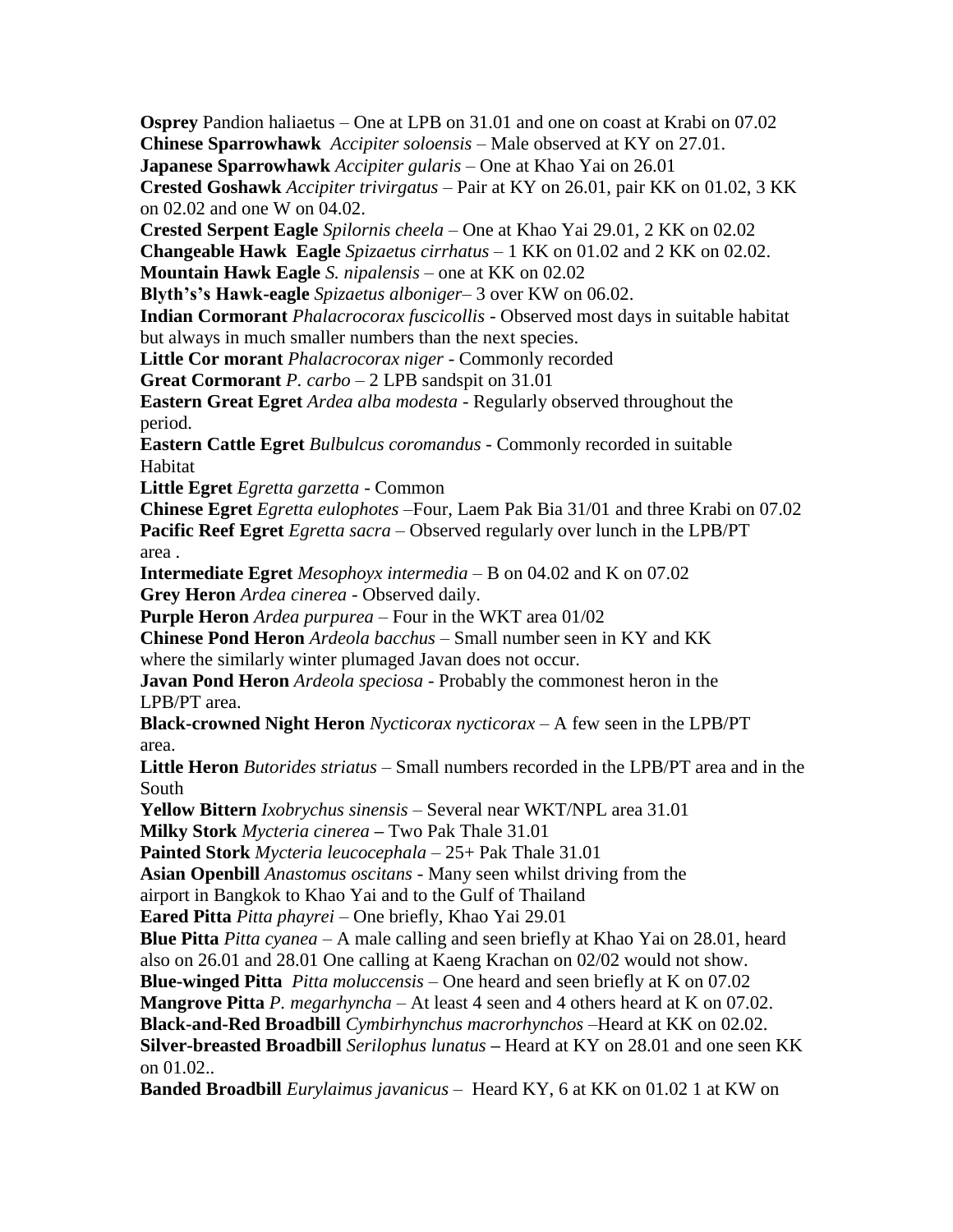06.02.

**Black-and-yellow Broadbill** *E. ochromatus* – One seen at W on 04.02 **Long-tailed Broadbill** Psaris.omus dalhousiae – Observed daily at Khao Yai, heard only at KK **Green Broadbill** *Calyptomena viridis* – 1 seen on 04.02 **Lesser Green Leafbird** *Chloropsis cyanopogon* – Three KW on 06.02 **Blue-winged Leafbird** *Chloropsis cochinchinensis* – Observed regularly at KY, KK and 1 at KW **Asian Fairy Bluebird** *Irena puella* – Observed at KY, KK, W and KW. **Rail Babbler** *Eupetes macrocerus* – One showed well at W on 04.02 **Brown Shrike** *Lanius cristatus* – Singles observed throughout the LPB/PT period and in the South. **Grey-backed Shrike** *Lanius tephronotus* – A male at Khao Yai on 26.01 **Black Drongo** *Dicurus macrocercus* – Numerous in suitable habitat in the LPB/PT **Ashy Drongo** *Dicrurus leucocephaeus* – Common KY and KK. **Crow-billed Drongo** *D. aeneus* – Observed at Khao Yai on 27.01 and at KNC 05.02. **Bronzed Drongo** *D. aeneus* –Observed at KK. **Spangled (Hair-crested) Drongo** *D. hottentotus* – Regularly observed at KY and KK. **Greater Racket-tailed Drongo** *D. paradiseus* – Observed at KY, KK and K **Large-billed Crow** *Corvus macrorhynchos* - Commonly seen in suitable habitat. **Crested Jay** *Platylophus galericulatus* – One briefly at KW on 06.02. **Common Green Magpie** *Cissa chinensis* – Observed at both KY and KK. **Ratchet-tailed Treepie** *Crypsirina tempuras* - A pair briefly KK 02.02. **Black-naped Oriole** *O. chinensis* – Singles seen daily at Khao Yai. **Dark-throated Oriole** *O. xanthonotus* – 1 seen KW on 06.02 **Black-winged Cuckooshrike** *Coracina melaschistos* – Observed daily at Khao Yai. **Ashy Minivet** *P. divaricatus* – One at W on 04.02 and one at K on 07.02. **Swinhoe's Minivet** *P. cantonensis* – Observed regularly at Khao Yai and Kaeng Krachan. **Scarlet Minivet** *P. flammeus* – Seen regularly at KY and KK. **Bar-winged Flycatcher-shrike** *Hemipus picots* – Observed at KY, KK and on nest at KW. **Pied Fantail** *Rhipidura javanica* – Common around the LPB/PT area, one at B. **Common Iora** *Aegithina tiphia* – One outside KY on 29.01 and one at W on 04.01 **Great Iora** *A. lafresnayei* – One KK on 01.01 and one W on 04.02. **Black-naped Monarch** *Hypothymis azurea* – Observed at KY, KK and KW **Asian Paradise Flycatcher** *Terpsiphone paradisea* – Observed at KK 01.02 and 02.02 and KW on 06.02. **Rufous-winged Philentoma** *P. pyrhopterum* – One at KW on 06.02.. **Large Woodshrike** *Tephrodornis gularis* – Three seen at W on 04.02. **Blue Rock Thrush** *Monticola solitarius* – Wintering birds observed at Khao Yai on 26.01 and 27.01 **Blue Whistling Thrush** *Myophonus caeruleus* – One at Khao Yai 27.01 **Orange-headed Thrush** *Zoothera citrina* – Singles observed daily at Khao Yai. **Eye-browed Thrush** *Turdus obscurus* – Two Khao Yai on 27.01 **Mangrove Whistler** *Pachycephala grisola* **–** Two seen at B on 04.02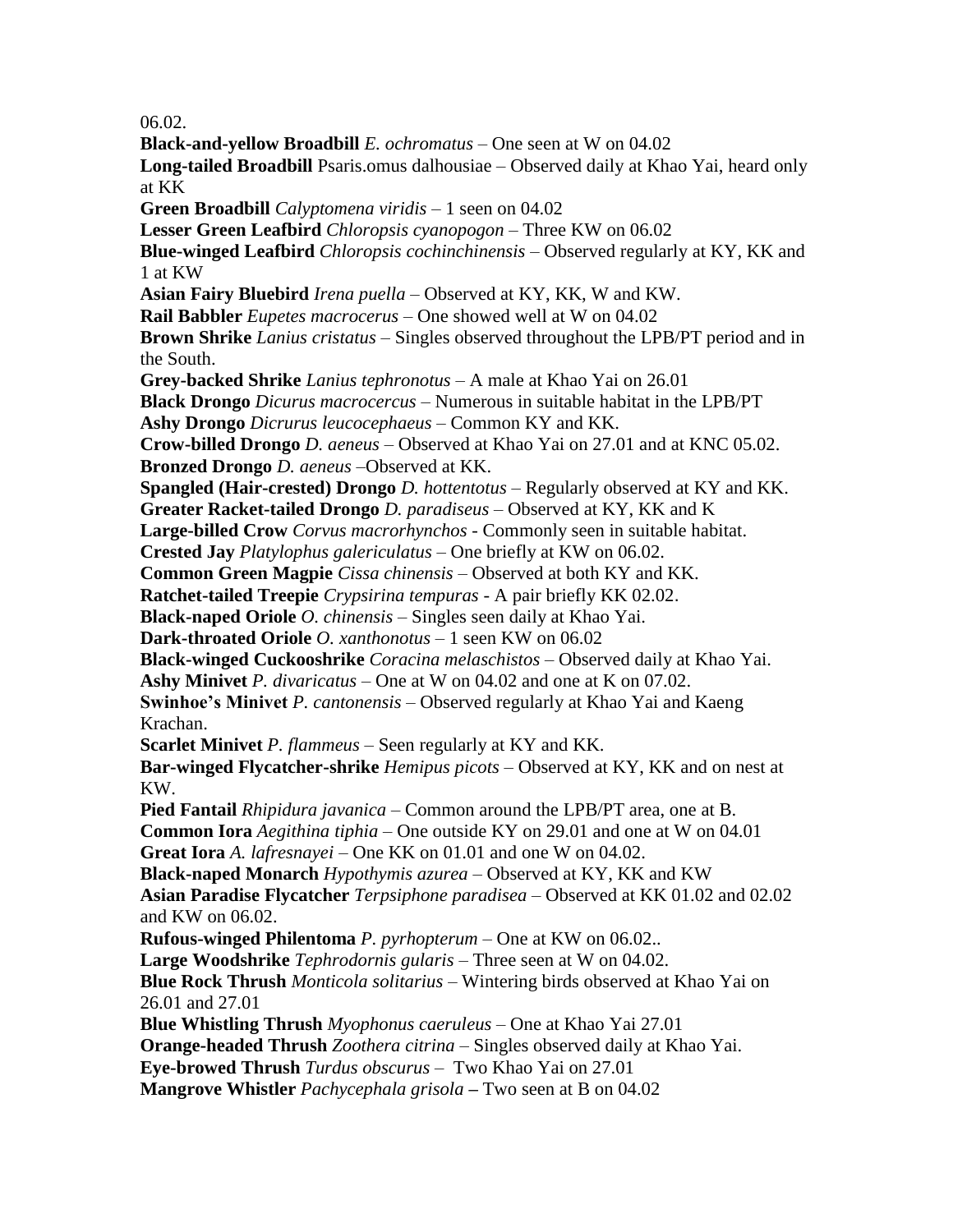**Dark-sided Flycatcher** *Muscicapa sibirica* – Observed on both days at KK. **Asian Brown Flycatcher** *M. dauurica –* Observed throughout. **Green-backed Flycatcher** *F. elisae* – One seen at W on 04.02 **Mugimaki Flycatcher** *F. mugimaki* – One at Khao Yai on 26.01. **Taiga Flycatcher** *F. albicilla* – Observed regularly at KY, KK and one at K on 07.02. **Hainan Blue Flycatcher** *Cyornis hainanus* – Singles observed daily at KY, and one at KK on 02.02. **Blue-throated Flycatcher** *C. rubeculoides* – One male at KK on 02.02 **Chinese Blue Flycatcher** *C. glaucicomans* – Males observed on both 01.02 and 02.02 at KK, 1 KNC 05.02 and a pair KW on 06.02. **Tickell's Blue Flycatcher** *C. tickelliae* – Pair seen KNC on 05.02. **Mangrove Blue Flycatcher** *C. rufigastra* – Two seen at B on 04.02. **Verditer Flycatcher** *Eumyias thalasinna* – Observed daily at both KY and KK. **Grey-headed Canary Flycatcher** *Culicicapa ceylonensis* – Observed daily at KY and KK. **Siberian Rubythroat** *Luscinia calliope* – female at LPB on 31.01 **Siberian Blue Robin** *Luscinia cyane* – Male at Khao Yai on 26.01 and 28.01, female KK 02.02 and female KNC on 05.02.. **Oriental Magpie Robin** *Copsychus saularis* –Regular in suitable habitat throughout. **White-rumped Shama** *Copsychus malabaricus* – Observed daily at KY and KK **Stonechat** *Saxicola maura* - Small numbers in the more suitable drier habitat KY. **Ashy Woodswallow** *Artamus fuscus* – Daily at KY, at PT/LPB and several at W on 04.02. **Asian Pied Starling** *Graupica contra* - Ever present atLPB, singles elsewhere. **Asian Glossy Starling** Aplonis payayensis – Common at K on 07.02. **Common Myna** *Acridotheres tristis* - Recorded daily, throughout period. **White-vented Myna** *Acridotheres grandis* - Recorded daily in north. **Hill Myna** *Gracula religiosa* – Five birds over three days at KY. **Golden-crested Myna** *Ampeliceps coronatus* – One at Khao Yai on 27.01. **Velvet-fronted Nuthatch** *Sitta frontalis –* Four Khao Yai on 28.02. **Sultan Tit** *Melanochlora sultanea* – Pair at KY on 29.01, pair KK 01.02, 2 KW on 06.02 **Cinereous Tit** *Parus cinereus ambiguous* – Pair B on 04.02 **Barn Swallow** *Hirundo rustica* – Common throughout period. **Pacific Swallow** *H. tahitica* – Observed K on 07.02 **Striated Swallow** *Hirundo striolata* – W on 04.02 and K on 07.02 **Red-rumped Swallow** *H. daurica* – Regular observations at KY, PT/LPB and KK **Black-headed Bulbul** *Pycnonotus atriceps* – Small numbers KK , KNC and KW **Black-crested Bulbul** *P. melanicterus* – Commonly observed at Kaeng Krachan and also at W and KW **Scaly-breasted Bulbul** *P. squamatus* – pair seen KW on 06.0. **Puff-backed Bulbul** *P. eutilotus* – seen KNC on 05.02. **Stripe-throated Bulbul** *P. finlaysoni* – Observed at KY 26/27/28.01 **Yellow-vented Bulbul** *P. goiavier* – Two BKK on 26.01and K on 07.01 **Flavescent Bulbul** *P. flavescens* – Observed at Kaeng Krachan on 02/02. **Streak-eared Bulbul** P. blandfordi – 26.01 outside BKK and singles at PT/LPB both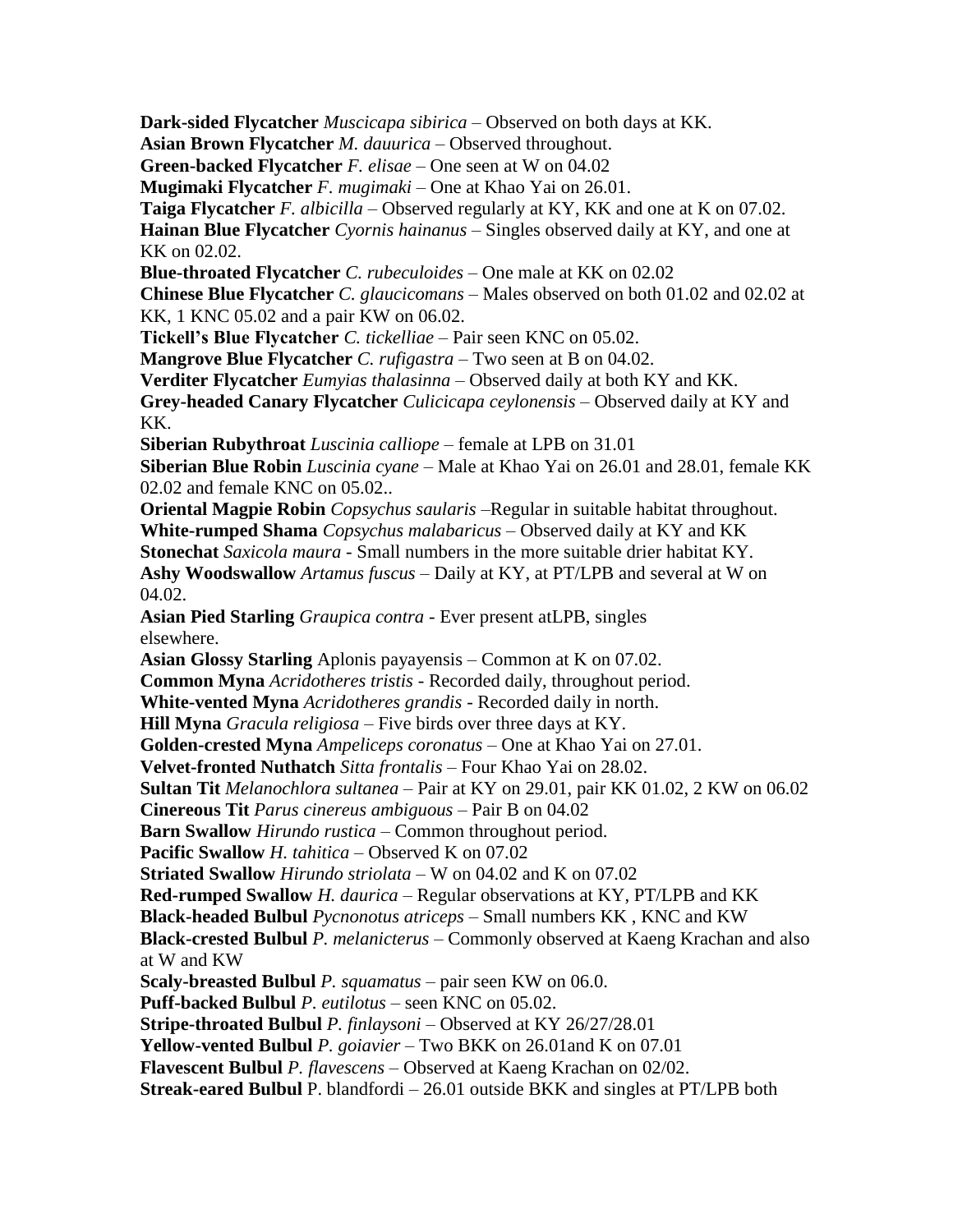days and KNC and K **Cream-vented Bulbul** *P. simplex –* One seen KNC on 05.02. **Red-eyed Bulbul** *P. brunneus* –Observed at KNC,KW and K. **Spectacled Bulbul** *P. erythropthalmos –* Two seen W on 04.02 and one KW on 06.02. **Grey-eyed Bulbul** *Iole propinqua* – KY on 27.01, KK on 02.02 one K on 07.02 **Puff-throated Bulbul** *Alophoixus pallidus* – Observed daily at Khao Yai. **Ochraceous Bulbul** *Alophoixus ochraceous* –Common at KK **Grey-cheeked Bulbul** *A. bres* – One at K on 07.02 **Yellow-bellied Bulbul** *A. phaeocephalus* – One KNC on 05.02 and one KW on 06.02. **Hairy-backed Bulbul** *Tricholestes cringer* – Two at KNC on 06.02 and two KWC on 06.02. **Streaked Bulbul** *Ixos malaccensis* – Two seen W on 04.02, 2 KNC on 05.02, 1 seen KW on 06.02 **Mountain Bulbul** *Hypspetes mcclellandii* - One at Kaeng Krachan on 02/02. **Golden-bellied Gerygone** *Gerygone sulphurea* - Observed relatively easily at the Kings Project, LPB. **Zitting Cisticola** *Cisticola juncidis* - Small numbers in the LPB/PT area. **Plain Prinia** *Prinia inornata* – Singles in the LPB/PT. **Common Tailorbird Orthotomus sutorius – Khao Yai on 27 & 28.01. Dark-necked Tailorbird** *Orthotomus atrogularis* – Observed at KK 02.02 **Rufous-tailed Tailorbird** *O. sericeus* – One seen KW on 06.02. **Ashy Tailorbird** *O. ruficeps* – Two observed at B on 04.02 and one Mangroves at K. **Asian Stubtail** *Urosphena squameiceps –* One, KY on 28.01 **Black-browed Reed Warbler** *Acrocephalus bistrigiceps* – One Kings Project LPB 31.01 **Oriental Reed Warbler** *Acrocephalus orientalis* – Two PT/LPB on 30.01 **Dusky Warbler** *Phylloscopus fuscatus* - Singles at khao Yai and in the LPB/PT. **Arctic Warbler** *P. borealis* – Smalkl numbers at KY, KK and one at KW **Radde's warbler** *P. schwarzi –* Singles at Khao Yai on 27 & 29.01 **Two-barred warbler** *P. plumbeitarsus –* Observed at Khao Yai 28.01 **Pale-legged Leaf-warbler** *P. tenellipes* – Singles at KY and KK **Yellow-browed Warbler** *P. inornatus* – Heard throughout, common wintering bird. **Eastern Crowned Warbler** *P. coronatus –* At least 6 at KW on 06.02 **Claudia's Leaf-warbler** *P. claudiae* – Singles in KK on both days. **Kloss's Leaf-warbler** *P.ogilviegrantii* – Small numbers KY on 27 & 28.02 **Sulphur-breasted Warbler** *P. ricketti* – Singles at both KY and KK all days **Marten's Warbler** *Seicercus omiensis* – Singles at KY on 27 & 28.01 and KK 02.01. **Plain-tailed warbler** *S. soror –* One KK 02.02 **Yellow-bellied Warbler** *Abroscopus superciliaris* – Four KK on 02/02 and several KW on 06.02 **White-crested Laughingthrush** *Garrulus leucolophus* – Observed in small parties KY, 3 days **Lesser-necklaced Laughingthrush** *Garrulus monileger* – Two KK on 03.02 **Greater Necklaced Laughingthrush** *G. pectoralis* –10+ KK on 03.02. **Black-throated Laughingthrush** *G. chinensis* –Two KK on 02/02. **Abbott's Babbler** *Malacocincla abbotti –* Observed at KY 3 days and KNC on 05.02 **Short-tailed babbler** *M. malaccensis* – ObservedKW on 06.02.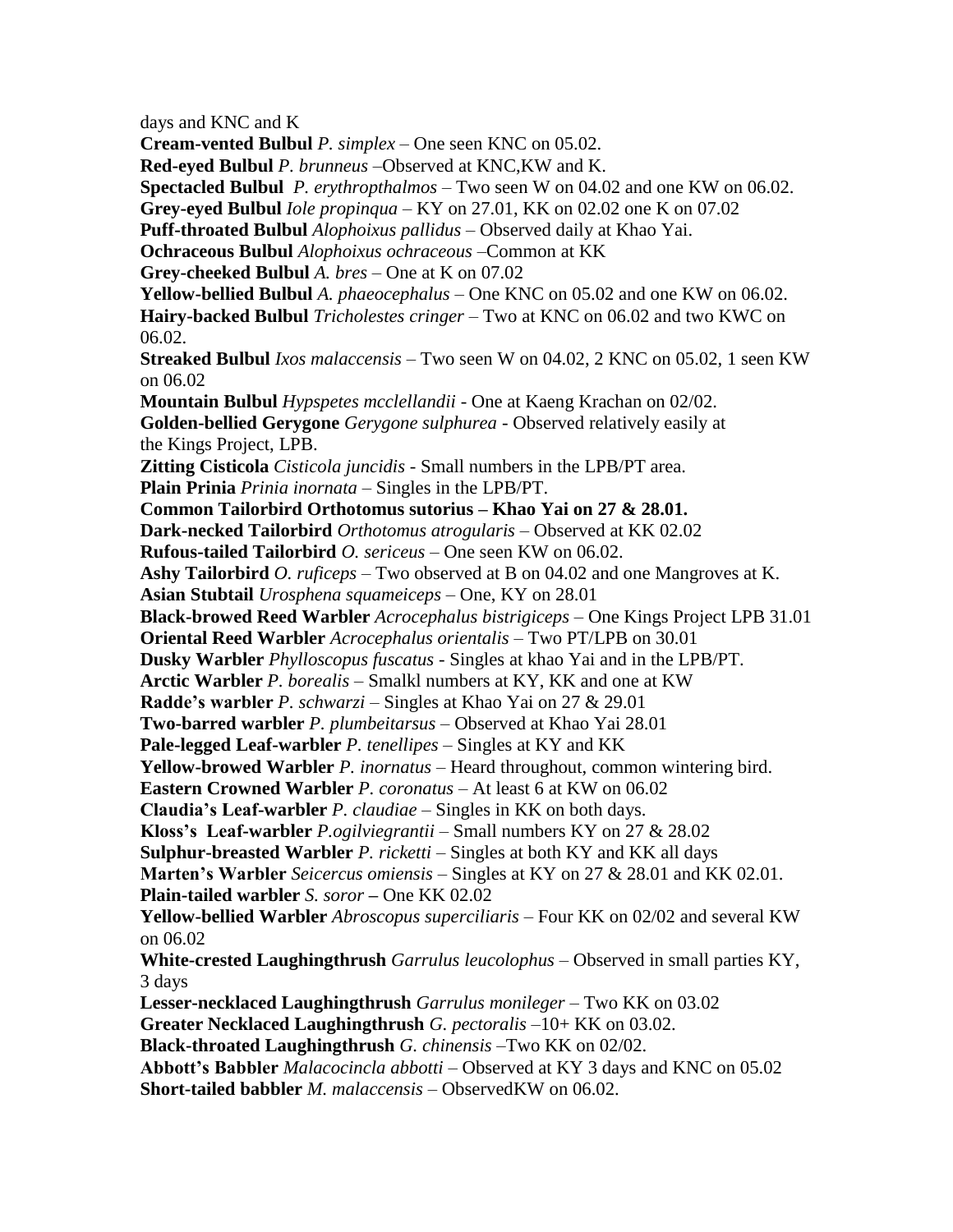**Puff-throated Babbler** *Pellomeum ruficeps* – Observed at KY on 28/02. **Black-capped Babbler** *P. capistratum* –One KNC on 06.02. **White-browed Scimitar Babbler** *Pomatorhinus schisticeps* – Two KY on 29.01 and one KK on 02.02. **Ferruginous Babbler** *Trichastoma bicolor* – One, KNC on 06.02 **Moustached Babbler** *Malacopteron magnirostre* – One KNC on 06.02 **Striped Tit-babbler** *Macronous gularis* – Observed at KY, KK and W **Fluffy-backed Tit-babbler** *M. ptilosus* – Several at KW on 06.02 **Rufous-fronted Babbler** *Stachyris fufifrons –* One seen KW on 06.02 **Grey-throated babbler** *S. nigriceps* – Two KW on 06.02 **Black-throated Babbler** *S. nigricollis –* Three KW on 06.02 **Chestnut-winged Babbler** *S. erythroptera* – Four KNC on 05.02 **Blyth's Shrike-babbler** *Pteruthius aeralatuss* –Two KK on 02/02. **Brown Fulvetta** *Alcippe brunneicauda –* KW on 06.02 **Brown-cheeked Fulvetta** *A. poiocephala* – Two KK on 01.02 **White-bellied Yuhina** *Yuhina zantholeuca* – Observed at KY and KK **Yellow-breasted Flowerpecker** *Prionochilus maculates* – Two at W on 04.02 **Crimson-breasted Flowerpecker** *Prionochilu percussus*– One KW on 06.02. **Thick-billed Flowerpecker** *Dicaeum agile* – One W on 04.02, four KW on 06.02 **Yellow-vented Flowerpecker** *D. chrysorrheum* – two W on 04.02 **Orange-bellied Flowerpecker** *D. trigonostigma* – Observed at W, KNC and K on 07.02 **Fire-breasted Flowerpecker** *D. ignipectus* – One KY 27.01. **Purple-naped Sunbird** *Hypogramma hypogrammicum* – One seen W on 04.02. **Brown-throated Sunbird** *A. mallacensis* – One seen K on 07.02 **Copper-throated Sunbird** *Nectarinia calcostetha* – Two seen B on 04.02 **Olive-backed Sunbird** *Nectarinia jugularis* – Observed KK 01.02 and KNC 05.02 **Crimson Sunbird** *Aethopyga siparaja* – One KY on 27.01 **Little Spiderhunter** *Arachnothera longirostra* –One KY 27.01, one KNC 05.02 and KW on 06.02. **Spectacled Spiderhunter** *A. flavigaster –*Two KW on 06.02. **Grey-breasted Spiderhunter** *A. affinis* – Three W on 04.02, 4Four KW on 06.02 **Streaked Spiderhunter** *Arachnothera magna* – Several KK on 02.02 **Paddyfield Pipit** *Anthus ruffles* – Observed at KY on 28.01 and PT/LPB on 31.01 **Olive-backed Pipit** *A. hodgsoni* – Small numbers KY on 29.01 **Indochinese Bushlark** *Mirafra marionae* – Heard singing nr Laem Pak Bia. **Oriental Skylark** *Alauda gulgula* - A few birds on the traditional patch behind the temple near Pak Thale . **Grey Wagtail** *Motacilla cinerea* – Observed KY, KK and KW **House Sparrow** *Passer domesticus* – Observed **Eurasian Tree Sparrow** *Passer montanus* - Commonly recorded. **Streaked Weaver** *Ploceus manyar* – Several PT/LPB **Scaly-breasted Munia** *Lonchura punctulata* – Small numbers around the LPB/PT area.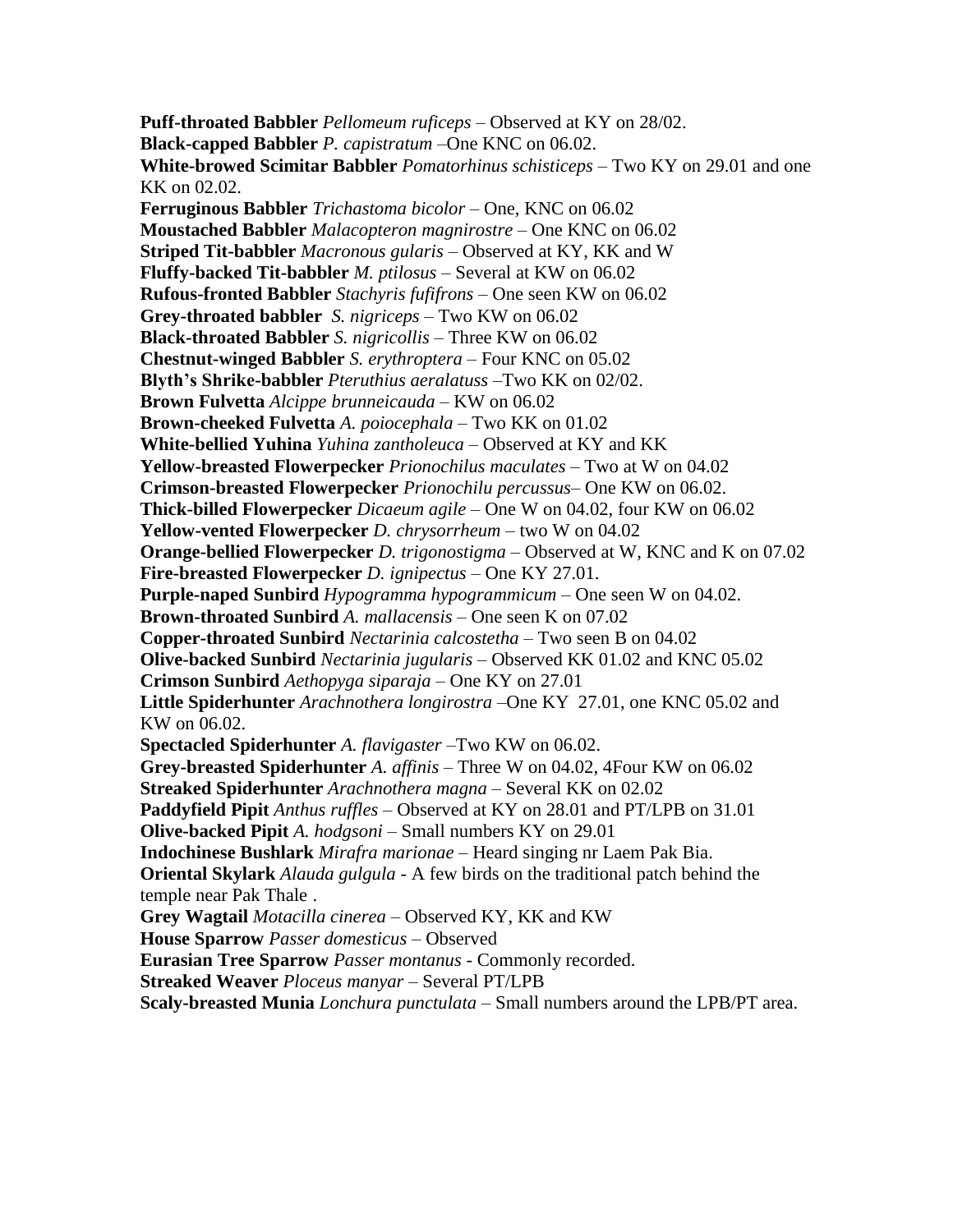## **MAMMALS**

**Northern Treeshrew** *Tupaia belangeri* – Three KK on 03.02 **Common Treeshrew** *T. glis* – KW on 06.02 **Lyle's Flying Fox** *Pteropus lylei* – 10+ Laem Pak Bia **Bengal Slow Loris** *Nycticebus bengalensis* – One KY, one KK and one KNC **Banded Langur** *Presbytis femoralis* –At least five individuals in two groups at KK **Dusky Langur** *Trachypithecus obscures* – Observed regularly and in good numbers on both days at Kaeng Krachan. **Northern Pig-tailed Macaque** *Macaca leonine* – Regularly observed at Khao Yai. **Long-tailed Macaque** *Macaca fascicularis* –Observed Krabi Mangroves on 07.02 **White-handed Gibbon** *Hylobates lar* – Heard at Khao Yai and heard and seen KK **Pileated Gibbon** *H. pileatus* – Heard Khao Yai **Yellow-throated Martin** *Martes flavigula* Single at Kaeng Krachan on 03/03. **Small Indian Civet** *Viverricula indica* – Two Khao Yai 26.01 **Common Palm Civet** *Paradoxurus hermaphroditus* – One Khao Yai 26.0 **Masked Palm Civet** *Paguma larvata* – One 26.01, one 28, 01 Khao Yai **Small-toothed palm Civet** *Arctogalidia trivirgata* – One Khao Yai 26.01 **Binturong** *Arctitis binturong* – Two Khao Yai, 28.01 **Leopard** *Panthera pardus* – A black individual, Kaeng Krachan 02.02 **Lesser Mousedeer** *Tragulus kanchil* – Observed on forest trail KW on 06.02 **Red Muntjac** *Muntiacus muntjak* – Observed at Khao Yai and Kaeng Krachan **Fea's Muntjac** *M. feae* – One Kaeng Krachan 02.02 **Sambar** *Rusa unicolor* – Common Khao Yai **Western Striped Squirrel** *Tamiops mcclellandii* – Observed at KY and KK **Grey-bellied Squirrel** *Callosciurus caniceps* – Observed at KK and KNC **Pallas's Squirrel** *C. erythraeus* – One KK on 01.02 **Variable Squirrel** *C. finlaysonii* – Common at Khao Yai **Black Giant Squirrel** *Ratufa bicolour* – Observed at Khao Yai and Kaeng Krachan **Black Flying Squirrel** *Aeromys tephromelas* – One in flight KW on 05.02 **Malayan Porcupine** *Hystrix brachyura* – Eleven individuals, Khao Yai.

# **REPTILES & AMPHIBIANS**

.

**Water Monitor** *Varanus salvator* – Kings Project, also on the mangroves and sandspit at Laem Pak Bia. **Tokay Gecko** *Gekko gecko* – Regularly heard in forested areas. **Spiny-tailed House Gecko** *Hemidactylus frenatus* – This species it seems regularly around our various accommodations **Flat-tailed House Gecko** *Cosymbotus platyurus* – The other numerous species in the various accomodations **Emma Gray's Forest Lizard** *Calotes emma alticristatus* – One KW. **Common Gliding Lizard** *Draco volans* - KY **Malayan Giant Toad** *Bufo asper* – Several around the bar area at Krunching